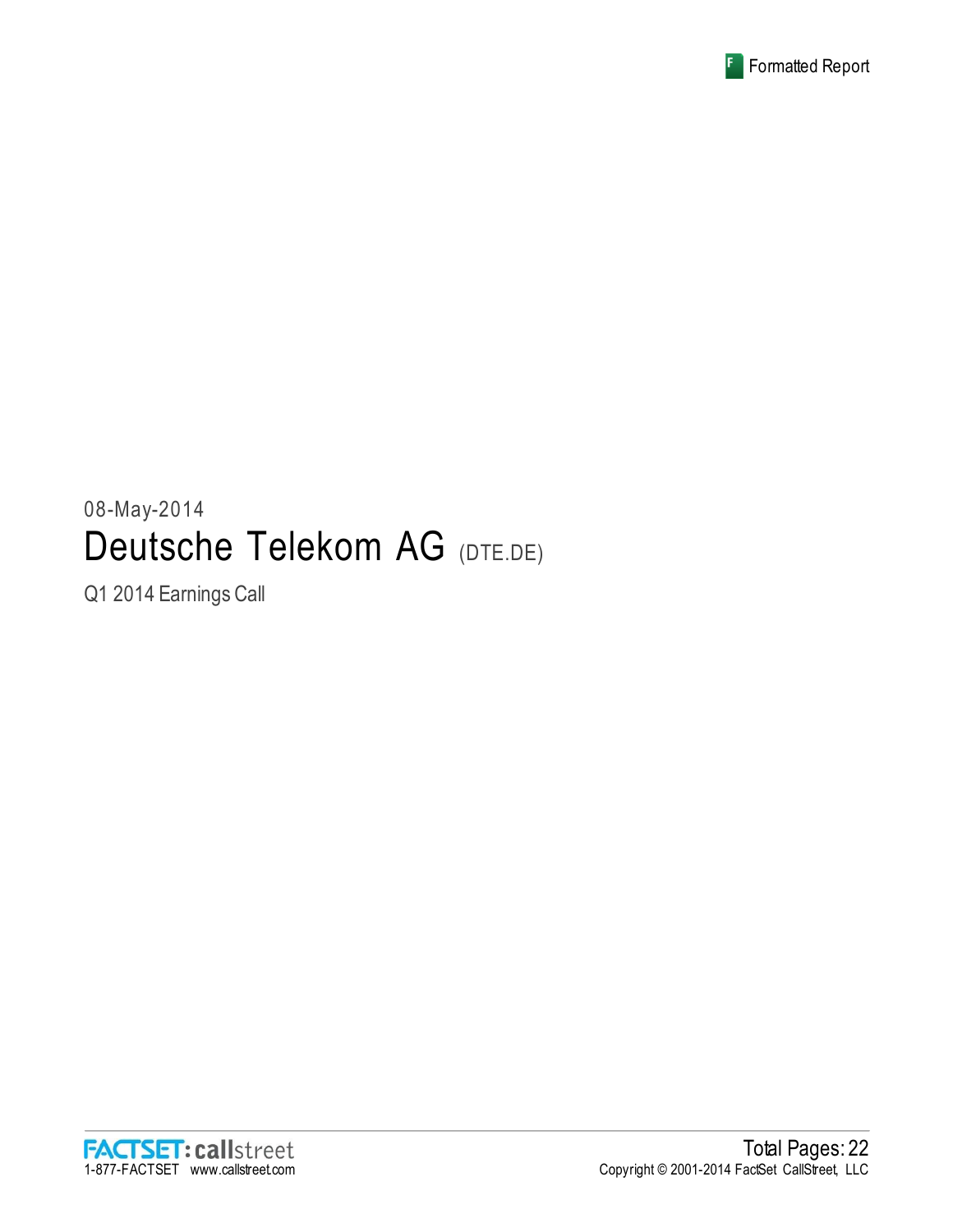## **CORPORATE PARTICIPANTS**

Timotheus Höttges *Chief Executive Officer, Deutsche Telekom AG*

Thomas Dannenfeldt *Chief Financial Officer, Deutsche Telekom AG* Stephan Eger *Head of Investor Relations, Deutsche Telekom AG*

## **OTHER PARTICIPANTS**

Frederic E. Boulan *Analyst, Nomura International Plc*

Ulrich W. Rathe *Analyst, Jefferies International Ltd.*

Paul A. Marsch *Analyst, Joh. Berenberg, Gossler & Co. KG (United Kingdom)*

Polo Tang *Analyst, UBS Ltd. (Broker)* Justin B. Funnell *Analyst, Credit Suisse Securities (Europe) Ltd.*

Ottavio D. Adorisio *Analyst, Société Générale SA (Broker)*

Hannes C. Wittig *Analyst, JPMorgan Securities Plc*

## **MANAGEMENT DISCUSSION SECTION**

[06GXVH-E Tim Höttges]

### BUSINESS HIGHLIGHTS.......

Implementation of Strategy

 Let's start today's call with a brief summary of what we have achieved strategically , operationally , and financially in this quarter

................................................................................................................................................................................................................................

................................................................................................................................................................................................................................

- I think we made good progress in the implementation of our strategy during this quarter
- To give you a few examples, first, in our all-IP migration program, we finished, as forecasted, the migration in our first European country, Macedonia, and migrated almost 500,000 customers to all-IP in Germany – by the way , a run rate of almost 50,000 customers a week
- Both our LTE and fiber rollout, particularly in Germany , are full-steam underway
- In the Czech Republic, we bought out the minority shareholders, thereby paving the way for the integration of the GTS fixed assets after the closing of the deal, which during the quarter was approved, by the way , without any remedies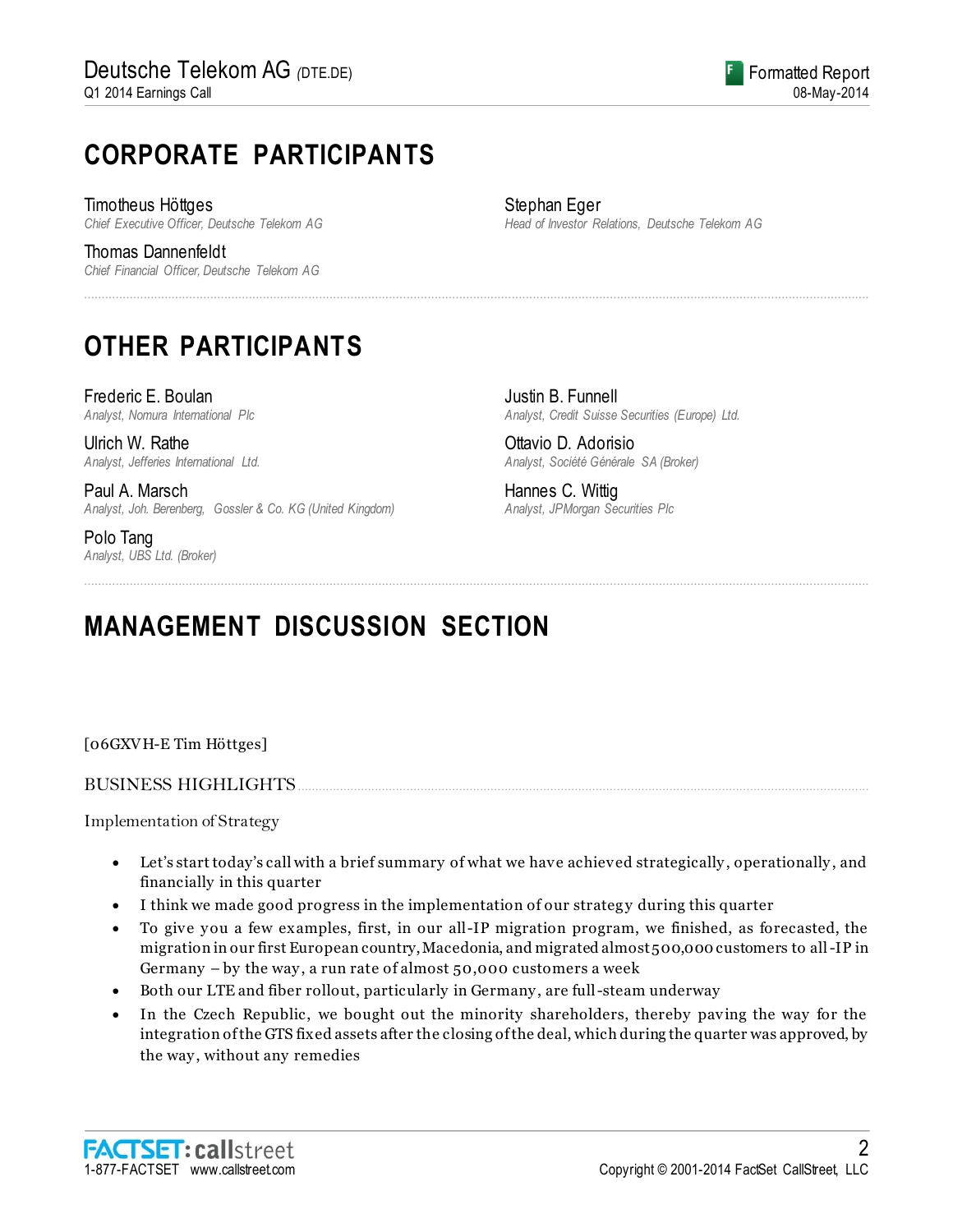#### T-SYSTEMS 2015 RESTRUCTURING PROGRAM

- And the T-Sy stems 2015 restructuring program started in the quarter, with the sale of IDS [Individual Desktop Solutions] and a significant reduction of our hardware wholesale activities, as well as first cancellation of unprofitable contracts
- There was even an agreement reached with the unions on how we structure the restructuring
- Operationally as well as financially, we can be satisfied with Q1 and are on a good path to execute on our full-y ear targets

### ORGANIC REVENUE GROWTH AND ADJUSTED EBITDA

- I think we delivered an organic revenue growth of 4.2% for the group, something pretty unique in the European telco sector, and above c onsensus expectation
- And by the way , reading the results from a lot of European competitors already today, this is quite unique what we are showing
- Q1 adjusted EBITDA was roughly in line with consensus expectations, and driven primarily by the record customer growth in the U.S

#### FCF AND CAPEX

- On the FCF level, we delivered €1B in the quarter, well ahead of consensus expectations and on good track for our full-year 2014 target of around  $C<sub>4.2B</sub>$
- And please consider you might have seen that we have significantly higher CapEx already spent during Q1 o As a result of that, we fully confirm our full-y ear 2014 group guidance

### **O1 RESULTS...**

Revenues, Adjusted EBITDA and Net Income

- Let me quickly summarize our first quarter headline financials
- Revenues for the group grew by 8% y -over-y on a reported and 4.5% y ear-on-y ear on an organic basis, with the main growth drivers being the U.S. business
- The adjusted EBITDA decline of 3.9% was mainly driven by the exceptionally strong U.S. subscriber growth and the somewhat weaker T-Sy stems contribution in the quarter
- The adjusted net income in the quarter was mainly a result of the EBITDA development, whereas the reported net income was supported by the financial gain from the sale of the Scout stake

FCF, CapEx, Net Debt and Dividend

- The FCF, as said, was nearly stable y-over-y at  $\epsilon_1$ B, driven by a roughly stable y ear-on-y ear cash CapEx and a slightly lower operational FCF, compensated by a slightly higher dividend from our UK business EE
- And, as flagged, our net debt clearly was reduced to around  $\epsilon_38B$ , driven by the FCF and the proceeds of sale of the 7 0% stake in Scout, which were somewhat compensated by the minority buy out in the Czech Republic and some other effects
- The net debt, however, will clearly be higher in Q2 as a result of the annual dividend payment as well as the cash-out for the A-Block acquired from Verizon, which is expected in Q2
- [0B7 R4C-E Thomas Dannenfeldt]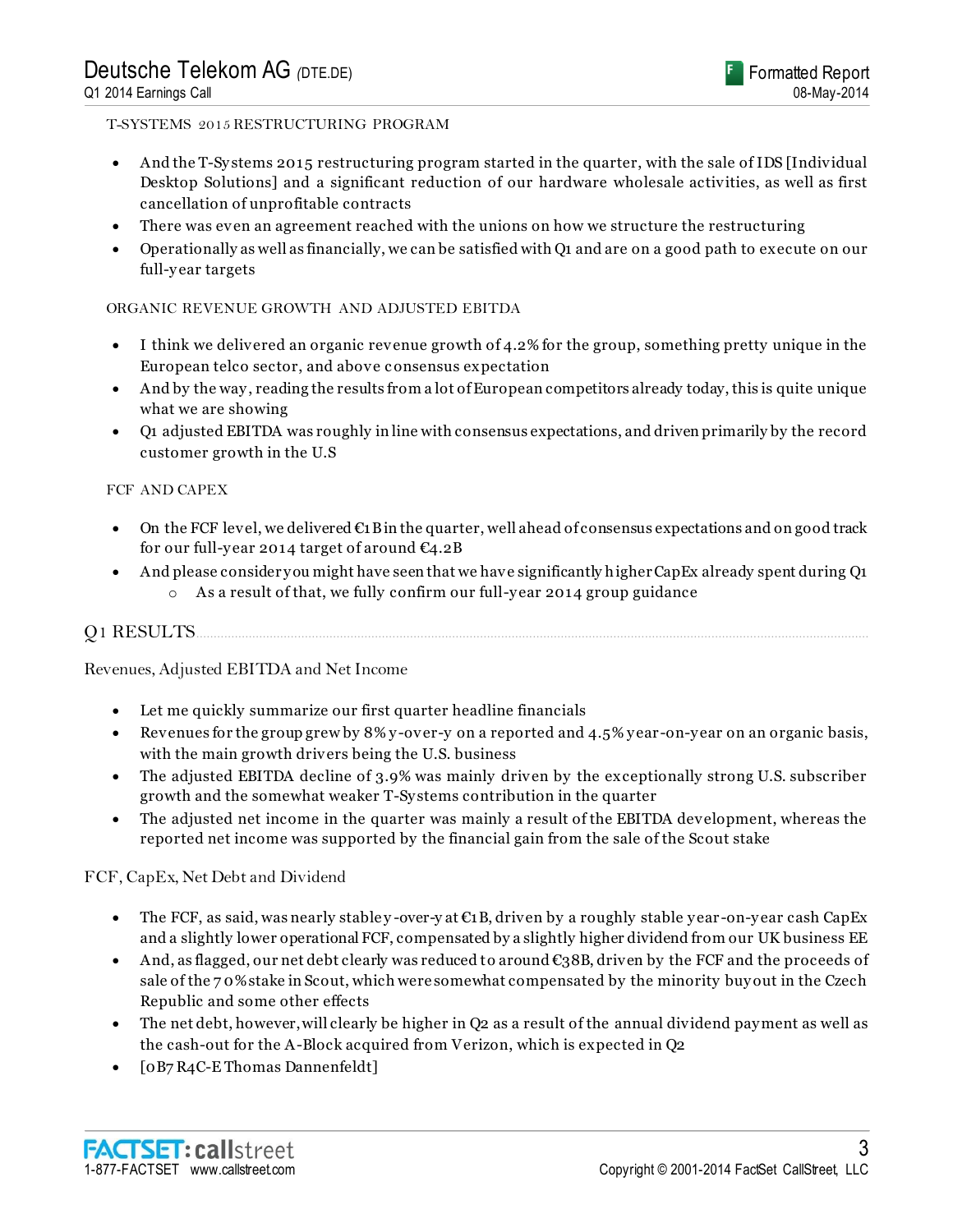#### Germany

- Let's move now to the operational and financial details of the quarter, and let's, like always, start with Germany
- We're pleased with our performance in Germany in the quarter

#### REVENUES

- German revenues declined by 1.5% y ear -on-y ear, a slight improvement vs Q4
- Main driver this quarter were the mobile service revenues, which again showed a continuous improvement, and returned to a slight 0.2 percentage points positive growth, with almost no MTR impact in the quarter
- Core fixed-line revenues declined by 3%, in line with the trend of previous quarters, and I'll come back to this for a deep dive perspective in a second
- Our wholesale revenues continued to show a positive trend improvement, declining by one percentage point y ear-on-y ear, driven by our contingent model

#### ADJUSTED EBITDA AND OPEX

- The adjusted EBITDA declined by 1.1% year-on-year, resulting in a strong and year-on-year improved EBITDA margin of 40.7 %
- The adjusted OpEx in Germany decreased by 1% y ear-on-year, driven by lower-revenue related costs, like interconnection, and a slightly lower market in the West, which was somewhat counterba lanced by costs related to our IP transformation and our integrated network rollout
- In the German fixed, we saw, all in all, another satisfy ing quarter, in line with previous quarters

Wireless Broadband

- I would like to highlight the following: a 21% y ear -on-y ear reduction in line losses to 214,000, despite 7 0,000 DT/LTE wireless broadband customers added in the quarter
	- o An accelerated growth of new fiber customers, with 220,000 net new additions, of which 129,000 came from our own retail business, the strongest quarter since we started marketing of the product
- In total, we already have 1.7 4mm fiber customers on our German network now
- Broadband net adds continued to improve, to minus 7,000 in the quarter, though we are not y et where we want to be

TV

- On the TV side, our measures to increase the momentum in Entertain showed again results in Q1, with 7 8,000 new customers being added
- Importantly, more than 60,000 of these new Entertain customers booked their Entertain package with a fiber access

#### **REVENUES**

As promised, let me do a little bit of a deep dive into our revenues on the fixed-line side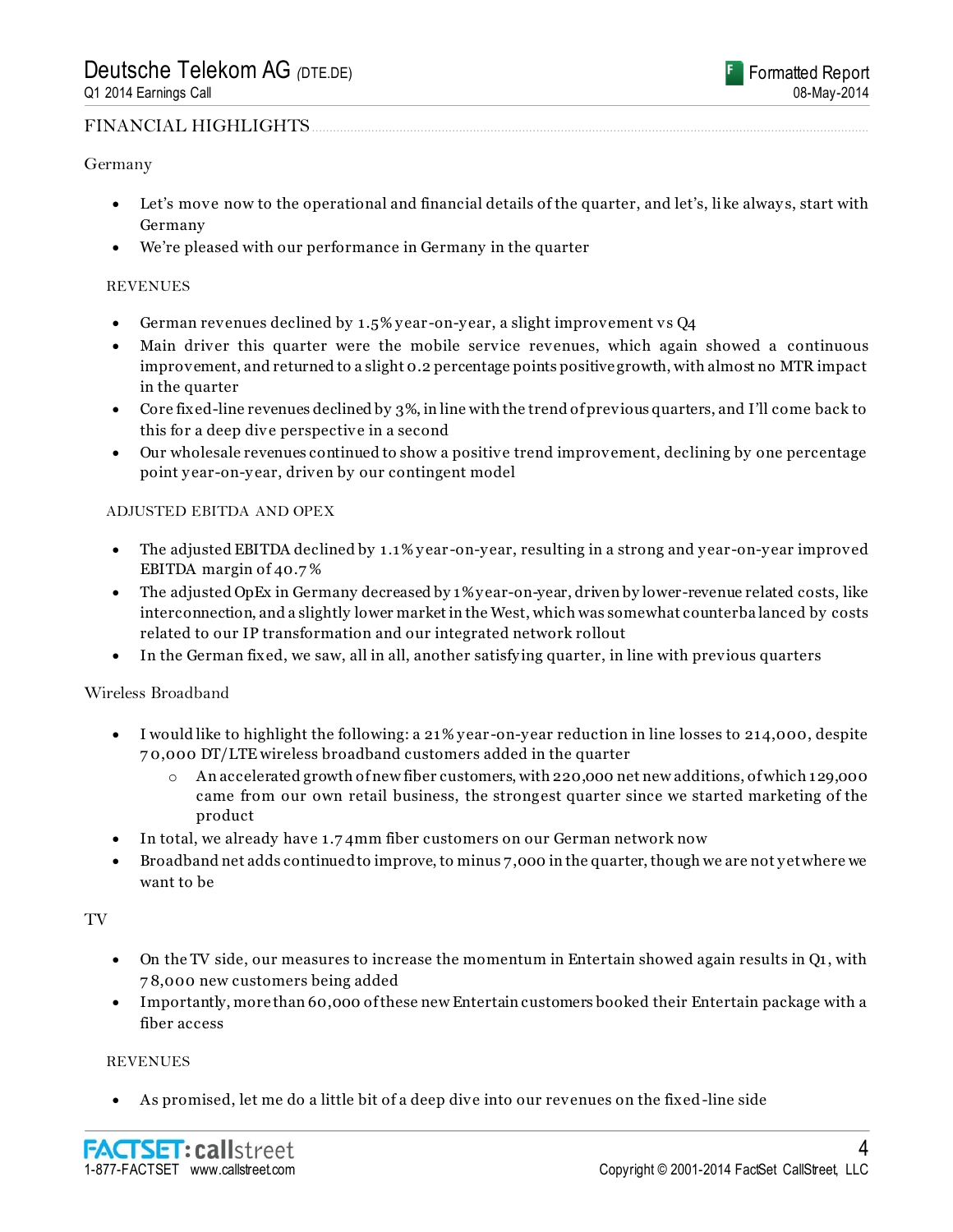

- The overall fixed network revenues core fixed-line and wholesale in Q1 declined by 2.5%, with the fixed revenues – fixed line as per backup definition – declined by 3%
	- $\circ$  Within these fixed revenues, we saw a further slight improvement in voice revenues as in previous quarters, with revenues being down by 7 .4% in Q1
	- o However, we are not satisfied with the development of our connected home revenues, which declined by 1.2% in the quarter
	- o This is not in line with what we set as target of 2% growth
- Within the connected home revenues, we saw a continued decline of our broadband revenues, with minus 3%, and further slowing momentum of our TV revenues, with growth of 7 .7 %
	- $\circ$  This means that we will have to work hard with our integrated network rollout and our up-selling efforts in order to turn this around

### OTHER FIXED NETWORK REVENUES

- In the other fixed network revenues, we saw the following major trends
- The decline of 11.1% y ear-on-y ear in our variable revenues was in line with the trend of the previous quarters, and is mainly driven by price as well as volume decreases attributable to flat-rate components
- Fixed-line add-on options decreased by minus 7% y ear-on-year, showing a downward trend since quarters due to the increase of bundle revenues
- And our increase in other revenues, fixed, by plus 4.7% y ear -on-year is mainly driven by sale of terminal equipment in the leasing model
- In our wireline wholesale revenues, we see a continuous improvement since quarters driven by the strong uptake of the contingent model

#### Mobile

#### REVENUES

- Let's now turn to mobile
- The German mobile market service revenues decreased by two percentage points year-on-year in Q1, according to our estimates, a clear improv ement vs. previous quarters
- As anticipated, we saw a sequential improvement in our mobile service revenues in Q1, and returned to a slight positive growth of 0.2 percentage points y ear -on-y ear, thereby again outperforming the market
- Main drivers here were the continued negative but sequentially improved vs Q3 and Q4 voice revenue trend, further slightly accelerated revenue decline in SMS revenues of minus 35%, and again, a very strong mobile data growth of 28.8%
- Operationally , we continued our strong performance in the quarter

#### NET ADDS

- We had 551,000 mobile contract net adds, of which 204,000 were own branded net adds
- We showed a continued strong smartphone momentum, with 953,000 sales, including strong sales of Android and iOS devices
- At the end of Q1, we already had 3.5mm LTE customers on our network in Germany , and we continue to have the best class contract churn at 1.1%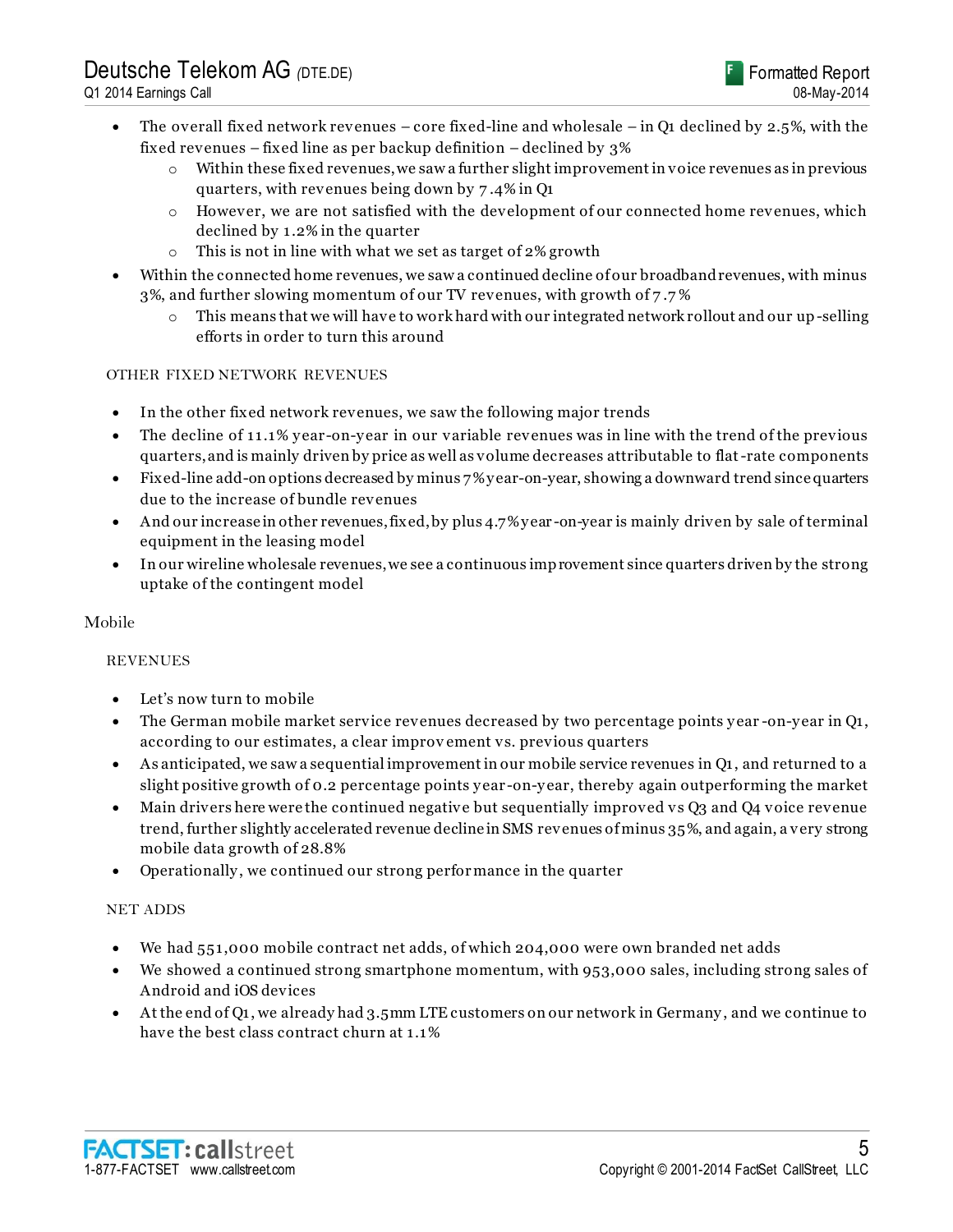## Deutsche Telekom AG *(*DTE.DE)

Q1 2014 Earnings Call



#### Strategy Execution

- Let me also give you an update on our progress in terms of strategy execution regarding our integrated network rollout and all-IP transformation in Germany on the following slide
- By the end of Q1, we are at 38% fiber and a 7 4% LTE POP coverage
- We have already migrated 2.6mm customers to all-IP in Germany , which translates into over 21% of all of our broadbands and almost 13% of all our fixed lines being migrated to all-IP already
	- $\circ$  Currently, we are migrating at a speed of roughly 45,000 to 50,000 customers per week in Germany

#### U.S. Business

#### CUSTOMER GROWTH

- Let me simply summarize the highlights of the quarter, and all relev ant numbers were already reported and discussed by our TMUS colleagues for the U.S. business last week
- In Q1, the U.S. business showed their best customer growth ever, with 2.4mm new net customers in total, of which 1.32mm were branded postpaid net adds, leading to an upward revision of the full-y ear branded postpaid net adds target to 2.8mm to 3.3mm
	- $\circ$  At the same time, we saw a strong year-on-year reduction of 40 BPS in our branded postpaid churn, down to 1.5%, and a continued improvement in our customer quality

#### EQUIPMENT INSTALLMENT PLAN RECEIVABLES

- Fifty -three percent of our equipment installment plan receivables are regarded as prime, up from 44% in Q1 2013
- Service bad debt expenses decreased 3% y ear -on-y ear and 13% quarter-on-quarter in Q1 2014
- Most importantly , TMUS returned to a 4.5% service revenue growth in the quarter on a pro forma combined basis

#### POSTPAID SERVICE REVENUES

- Postpaid service revenues grew even at 5.6%
- As a result of the stellar subscriber growth in the quarter, the pro forma combined adjusted EBITDA decreased by 25.9% y ear-on-y ear
- And also as a result of the higher-than-expected subscriber growth for the y ear, T-Mobile US revised their full-year EBITDA guidance slightly down to \$5.6B to \$5.8B under U.S. GAAP for the full year

#### Europe

#### REVENUES

- Now let's turn to Europe
- Revenues in our European segment declined 6.5% y ear -on-year on a reported basis and 2.6% organically in the quarter, driven by the following effects: broadly stable operational trends in our traditional telco revenues quarter-on-quarter, but weaker ICT, energy , and handset wholesale trends compared to Q4
- It is worth mentioning that from €83mm organic revenue decline in this quarter, €61mm are coming from the mobile regulation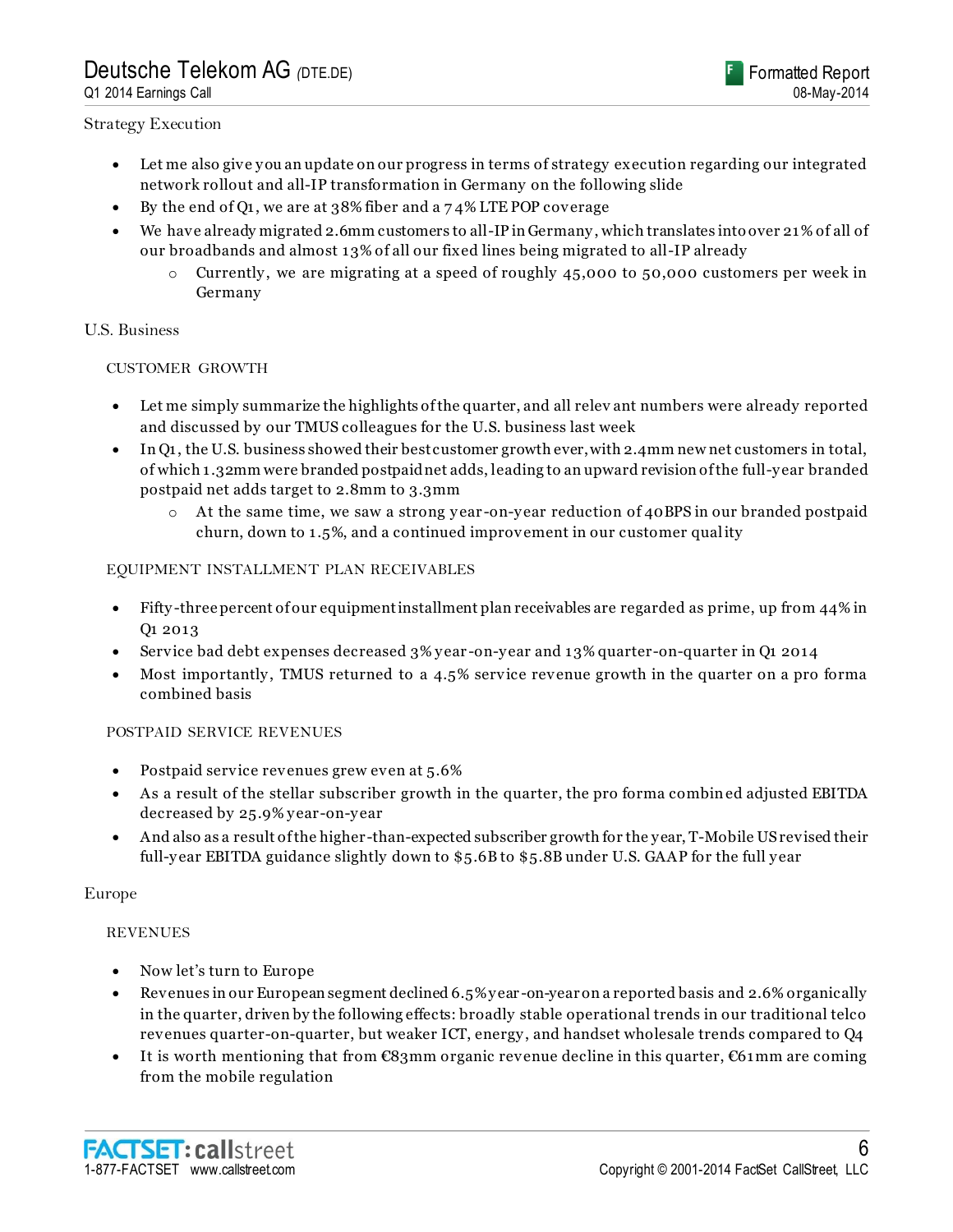#### ADJUSTED EBITDA

- On a reported basis, the adjusted EBITDA in the segment declined by 6.4% and organically by 2.3%, resulting in a slightly y ear-on-y ear improved EBITDA margin of 32.9% for the segment
- Main drivers were here:
	- o Lower direct costs, driven by , among others, lower market invest as the share wa s split
	- o Contract transaction in some of the countries was higher
	- $\circ$  And also good indirect costsavings in some markets, particularly in Greece, resulting from last y ear's headcount reduction program, offsetting higher share of lower margin revenue businesses
- We continued to show good momentum in some of our growth areas in Europe

### NET ADDS

- We showed satisfying growth in TV, with 55,000 net adds, now reaching almost 3.6mm TV customers in Europe
- Importantly, we also increased the number of our triple-play customers in the region to 1.7 mm, up from 1.4mm a year ago
- We delivered 58,000 broadband net adds in the quarter
- And on mobile contracts, however, we were not satisfy ing at 12,000 new adds
- Here we clearly lost momentum in the countries like Poland, the Netherlands, and Romania
- Mobile data organic revenue growth remained strong at 17 %, thereby continuing to compensate the decline in the SMS revenues

Technology and Cost Transformation

### REVENUE SHARE

- Let me give you a quick update on the progress being made on the revenue as well as on the technology and cost transformation in segment Europe in the quarter
- The share of total revenues from our growth areas increased by three percentage points y ear -on-year from 25%
- The share of the fixed revenues from connected home grew by two percentage points year-on-year, to 23%, driven by TV revenue growth, especially in Croatia, Greece, and due to our acquisition of DIGI in Slovakia
- The share of mobile data revenues of overall mobile revenues grew by three percentage points, to 19%
- We're especially pleased here with the growth rates in the Netherlands, the Czech Republic, and also in Croatia
- And the share of B2B ICT revenues as of total revenues increased by 0.9 percentage points, to 3.8%, driven mainly by our Slovakian and Romanian operations

### PARTNERING EFFORTS

- We also continued to make good progress with our partnering efforts
- For example, our partnership with Evernote now is launched in all 12 countries, along with Deezer on the music downloads in six and Spotify in another two
- The IP share of all fixed networks access lines grew by 10 percentage points, to 29%, mainly driven by:
	- o Slovakia
	- o Croatia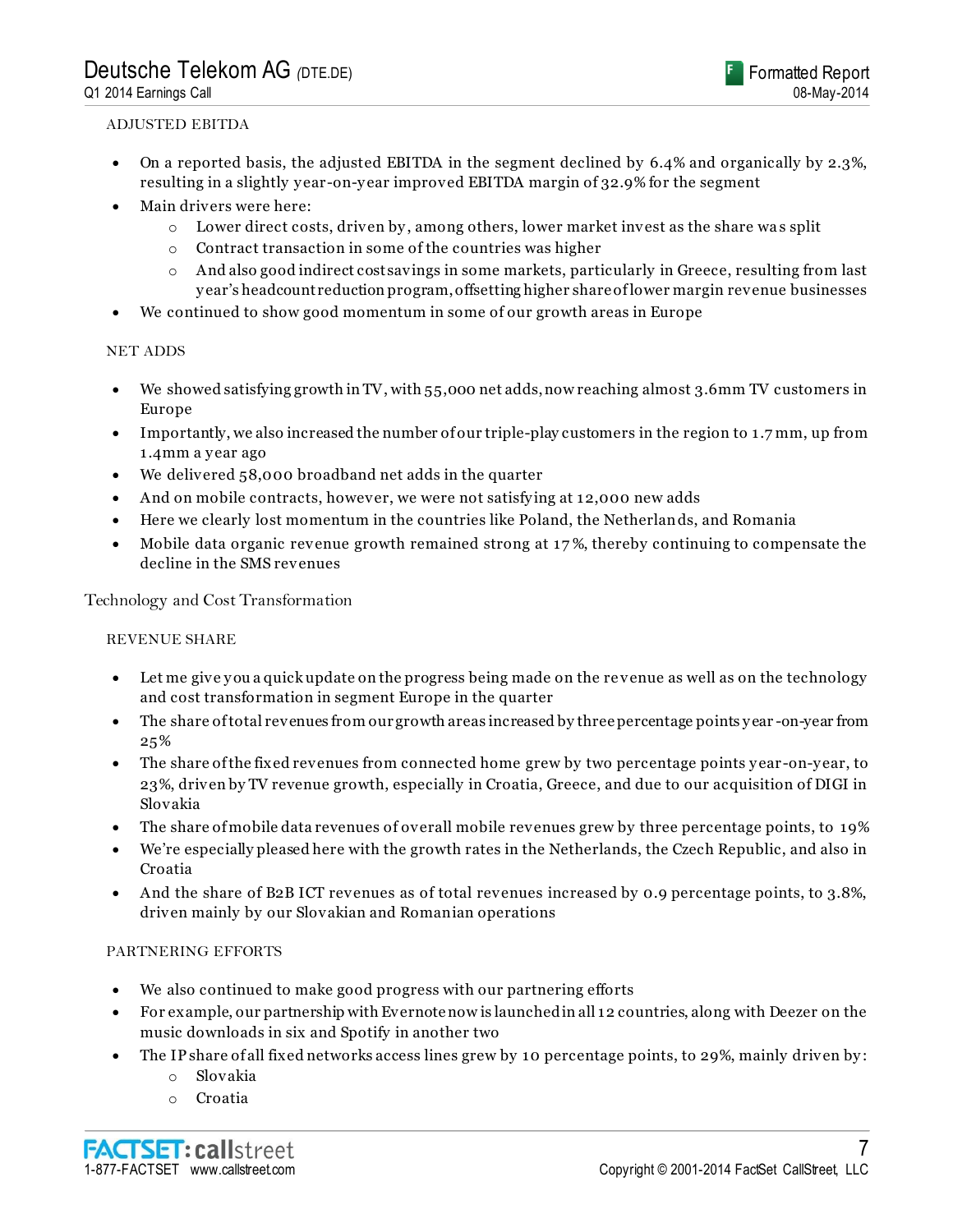

- o Hungary
- o And Romania
- LTE sites in service almost increased by six times year-on-year, to 6,700
- We have LTE networks in commercial use now in 10 out of 12 countries already
- Homes connected with fiber-to-the-home grew by 43% y ear-on-year, to around 200,000, and households passed with VDSL/FTTH technology increased to over 5mm

#### T-Systems

#### **REVENUES**

- Let's now turn over to T-Sy stems
- Q1 clearly already was impacted by the restructuring at the market unit
- The reported revenues decrease of 7 .8% was driven by Tel IT but also by mark-to-market unit
- Tel IT revenues declined by 12.7 % y ear -on-y ear, reflecting a lower demand/cost base
- The market unit reported a revenue decline of 6.7 % y ear-on-y ear
- Adjusting for deconsolidation and FX, the organic revenue declined by 4.1%
	- $\circ$  This was clearly impacted by the first steps towards the 2015+ restructuring plan, and for example, a significant first reduction in hardware reselling and first cancellation of an unprofitable customer contract
	- $\circ$  And the decline is in line with the projected revenue decline for the full-year 2014 as a result of the restructuring and the announced repositioning of T-Sy stems

#### ADJUSTED EBITDA AND EBIT

 T-Sy stems adjusted EBITDA and EBIT declined significantly in the quarter as a result of revenue decline and seasonal cost deviation, which is expected to reverse in the upcoming quarters

### FCF, CapEx and Net Debt

- Let's move now to our group financials for the quarter, turning to FCF first
- Group FCF is down 5.3% in Q1, at almost  $\mathfrak{C}1B$ , significantly ahead of market expectation and on track for our full-y ear guidance of around €4.2B.
- Main drivers were the roughly stable year -on-year operational cash flow and the roughly stable y ear-ony ear cash CapEx
- Group net debt was reduced, as anticipated, by over  $\epsilon_1$ B to  $\epsilon_3$ 8B at the end of Q1, with the biggest moving parts being the  $\epsilon_1$ .6B cash contribution from the sale of the 70% Scout stake, the  $\epsilon_0$ .8B payout of the buy er of the minorities in the Czech Republic, and clearly the €1B FCF

#### Adjusted Net Income and EBITDA

- The adjusted net income decreased by 23.5% y ear -on-y ear in the quarter, driven by :
	- o a) the decline in adjusted EBITDA
	- o b) the increase in D&A, driven by the U.S., and here predominantly due to the MetroPCS consolidation
	- o And c) a decrease in P&L taxes in the quarter, in line with the decline of the adjusted EBITDA
- The group ROCE benefited strongly from the book gain on the sale of Scout stake, and stood at 9.3% a t the end of Q1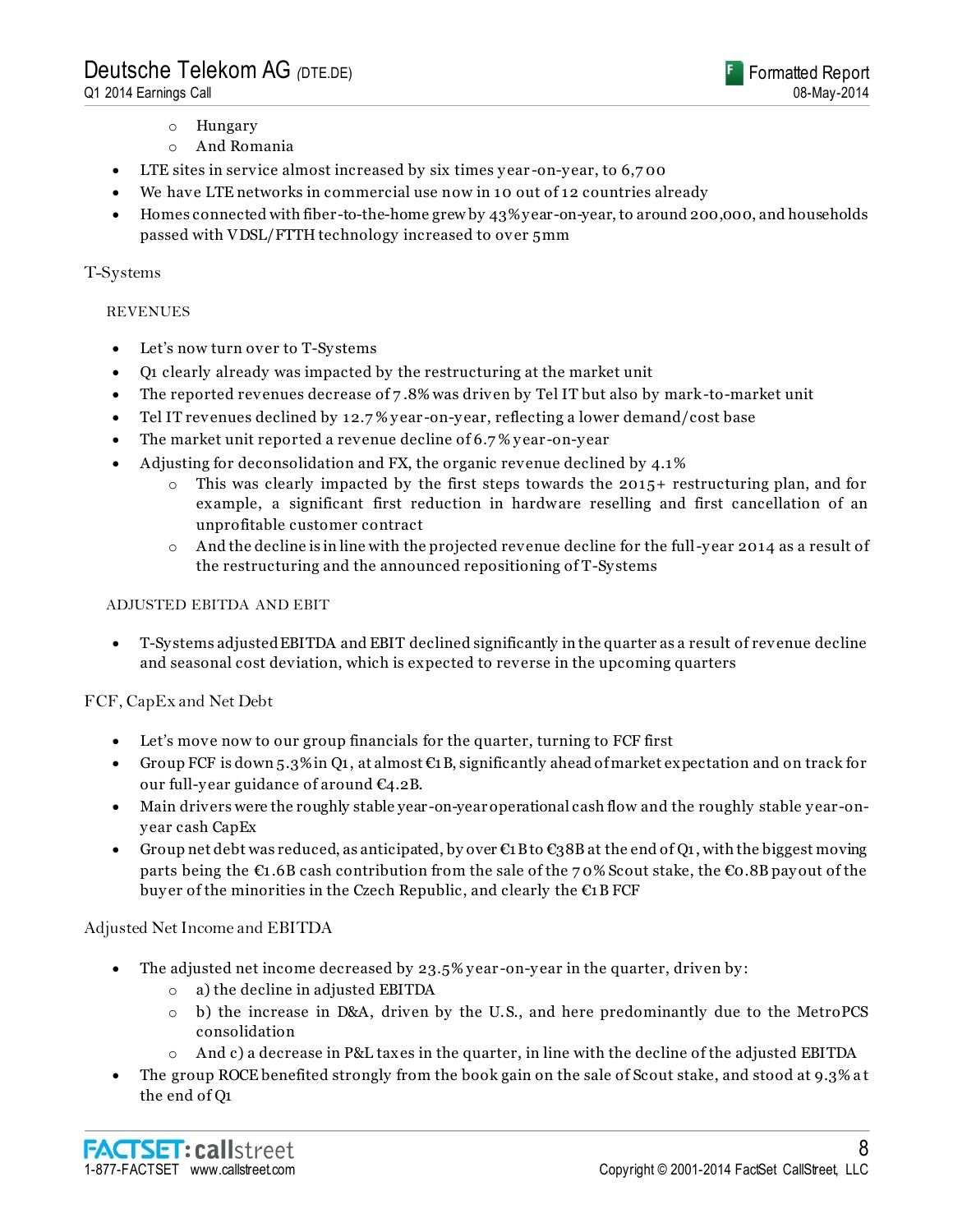Please bear in mind that mathematically, throughout the y ear, the impact of that Scout book gain will be diluted, so that the 9% first quarter ROCE is definitely not an indication for the full y ear of 2014

### BALANCE SHEET....................................................................................................................................................................................

- Turning to our balance sheet ratios, net debt to adjusted EBITDA remained stable vs. year -end 2014 (sic) [2013] (19:42), at 2.2 times, as a result of the sequential reduction of the net debt
- The equity ratio increased slightly , to 27 .9%, due to the slightly higher asset base and the increased shareholder equity
- With regard to our comfort zone ratios, we are in green with regard to all ratios. And our ratings remain stable at BBB+ level with the major agencies and stable outlooks
- As a result, we continue to get excellent funding conditions in the debt capital markets
- **[06GXVH-E Tim Höttges]**

### Q1 HIGHLIGHTS......................................................................................................................................................................................

#### Strategic Priorities

- So, on the strategic side, I think we have to execute upon our strategy and what we have updated y ou upon, and it is along the line of the four principles:
	- o First, integrated IP networks
	- o Second, best customer experience
	- $\circ$  Thirdly, win with partners
	- o And fourthly , lead in business

#### Germany

#### ALL-IP MIGRATION

- We have a lot of things on the plate, and we are very active on pushing things forward, and I want to give y ou a little bit insight on the priorities we are working on
- I think in Germany we have to execute on our all-IP migration, with the target of migrating around 3mm customers this y ear
- And keep in mind we have to [ph] attend (21:08) every single customer in a dialogue and even phy sically on his infrastructure at home

#### INTEGRATED IP NETWORKS

- Secondly , we have to drive our integrated network rollout at full speed
- Thirdly , we are driving integrated products, so the fixed mobile converge products are coming durin g the course of this y ear

#### BROADBAND MARKET

- Fourthly, improving our performance in the broadband market from a net adds perspective; and last but not least, we have to execute on our new small and medium enterprise initiative which we have laid out in our last meeting
- In the U.S., we want to execute upon our LTE rollout target of 250mm POP coverage now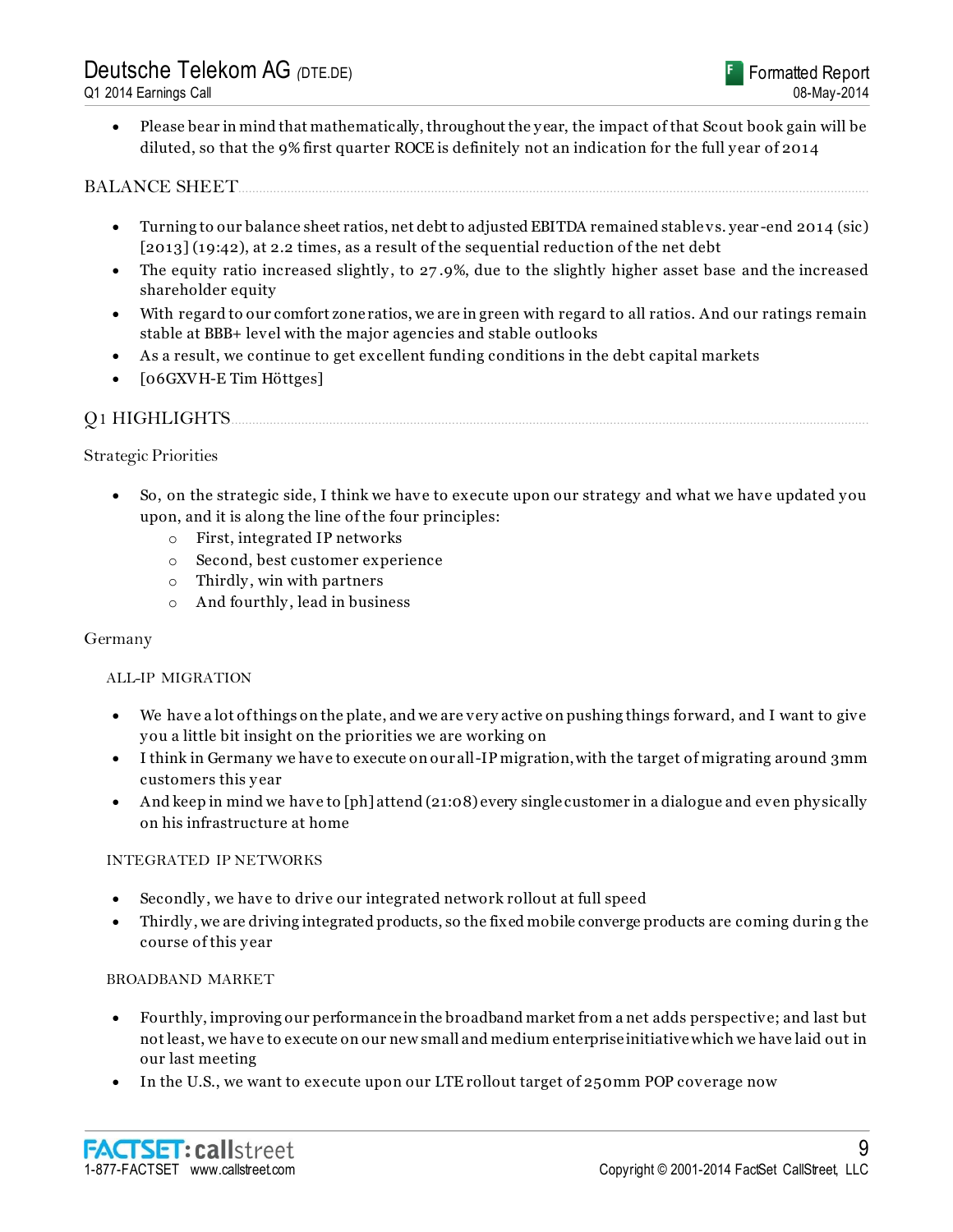- o This gives us new market opportunities as well as for our MetroPCS, but as well even for the T-Mobile brand
- We have to deliver upon our new higher branded postpaid net add target which we have laid out in the quarter result of 2.8mm to 3.3mm new customers
- And we want to deliver upon the EBITDA target of \$5.6B under U.S. GAAP

### European Priorities

#### IP MIGRATION

- In our European priorities, the priorities are as follows
- First, we have to drive our IP migration with full speed, within Slovakia, being completed by y ear -end
- We have to continue to grow in our defined growth areas: mobile broadband, TV, and B2B ICT business
- And we are going to start the integration of our GTS business we have recently acquired

#### PAN-EUROPEAN NETWORK CONCEPT AND RESTRUCTURING PROGRAM

- And last but not least, we have to design our pan-European network concept, which is a very innovative and new instrument in our industry
- At T-Sy stems, I think the path is clearly defined
- We have to implement the restructuring program, which we call T-Systems 2015
- We have to increase our EBITDA and EBIT run rate throughout the year by the way, improving in H2 and continue to deliver upon our spend reduction target of \$1B until 2015 at telecom IT, where we have made great progress over the last three quarters
- [0C3HZB-E Stephan Eger]

### GUIDANCE...................................................................................................................................................................................................

 Just a very quick remark, the U.S. guidance, obviously as given by the U.S. colleagues, is \$5.6B to \$5.8B under U.S. GAAP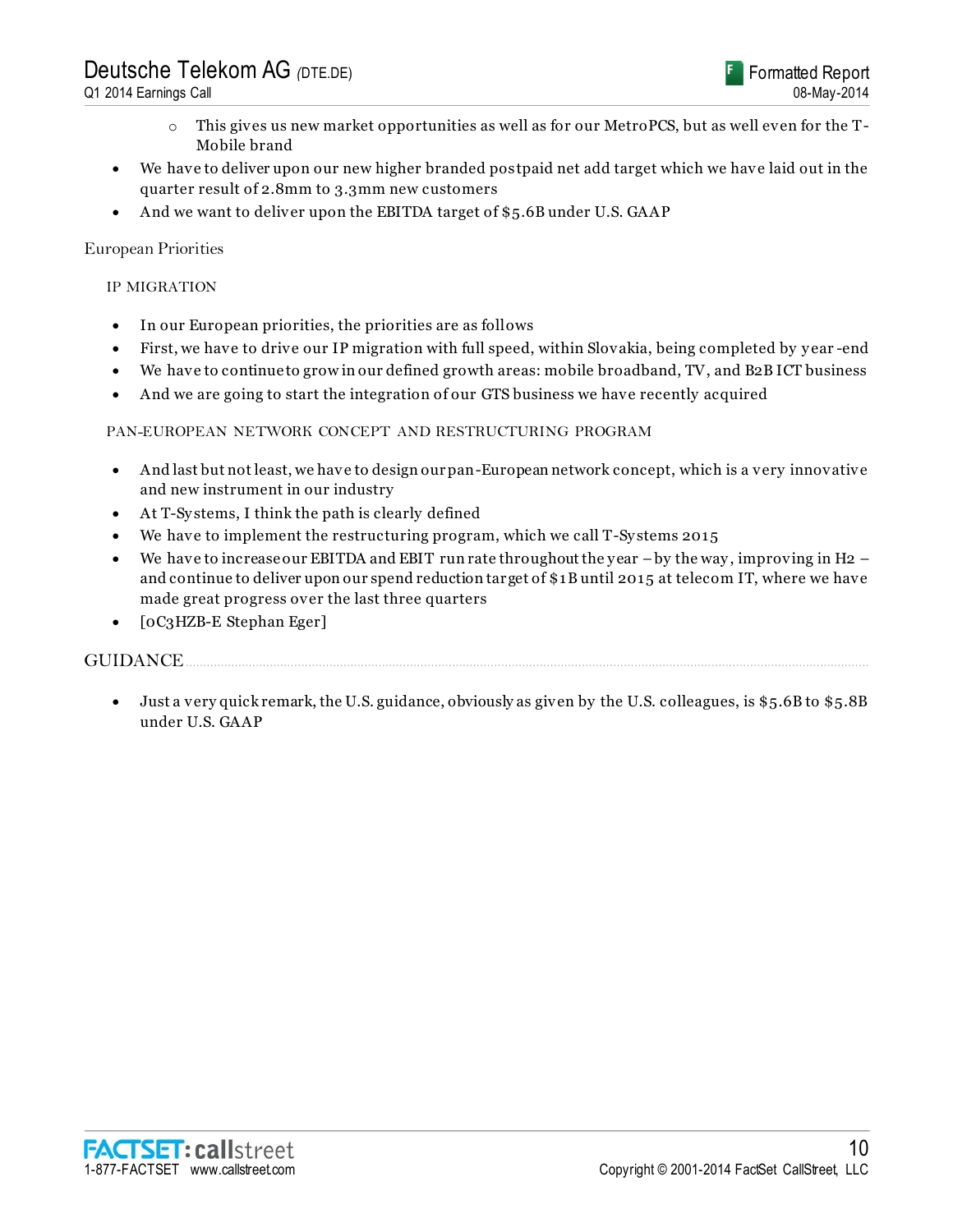## **QUESTION AND ANSWER SECTION**

**Frederic E. Boulan**<br>Analyst, Nomura International Plc *Analyst, Nomura International Plc* Q

Firstly , a question on y our assets in Europe, Tim, I think y ou mentioned this morning unsatisfactory progress in a couple of assets, Poland, Holland. Can y ou discuss y our options here, and also about EE, how do y ou think about this asset, considering the absence of fixed there and the entry of BT in the consumer market later in the year?

And, secondly, on the U.S. consolidation, John Legere was on the tape last week say ing consolidation was a matter of when and not if. So if y ou seek out meaningful sy nergies in a combination with another asset, would y ou ready to share the antitrust risk by not requiring significant [indiscernible] (25:18)? And also if y ou can walk us th rough y our thoughts on monetization of y our stake going into lock-up expiry at the end of this y ear vs. other options, and in particular, how you think about the AWS three auctions in that context? Thank you very much.

................................................................................................................................................................................................................................

**Timotheus Höttges**<br>Chief Executive Officer, Deutsche Telekom AG *Chief Executive Officer, Deutsche Telekom AG* A

Thank you, Fred. So let me start with the assets in Europe. Look, I think Thomas' and my ambition is always to be very clear and not always making a dog and pony show on quarter results, but even vocal about, let's say, challenges which we are facing. That was the reason that we were addressing this issue on the Netherlands and as well in Poland. By the way , I think the net add numbers on the mobile side weren't as high as we expected. We want to see more share on the marketplace; especially in Poland against the Orange we were facing quad -play offers in that market.

We even had a little bit less momentum on tests and on other things because we took some promotions out of the business to improve the profitability. And in the Netherlands I think we have changed a little bit the logic of this contract support here. So, with this, I think the market ambition should be a little bit higher for our teams in this region. That has nothing to do that we are now questioning the portfolio position of these two assets. It's an operational topic which we're going to address throughout the y ear.

With regards to the U.S. consolidation, when, not if, and ready to share the risks and how could we monetize our stake here with the expiry of the lock-up, and what are our thoughts on the upcoming spectrum auction – that is how I understood your question, Fred – I think the first thing is we are very happy how our U.S. business is developing. We said last time, first what y ou have to do to turn around the business is infrastructure. We built this infrastructure of 200mm POPs, which we now increased to 250mm. With the LTE proposition, we said we have something to sell in the marketplace.

Now, we gained, over the last four quarters, big-time customers. Now the big-time customers, as a first step, is creating revenues, and for the first time this quarter we are able to show you the increase on an organic level that we have increased 4.5%. Now, the logical consequence is that now FCF and EBITDA is the consequence of this customer growth, which will help us to self-fund further growth in the U.S. business. So this is becoming a selffunding platform, which is creating more momentum in the marketplace.

So far, we are very proud of what we're doing. Especially if y ou look to the design of some of the EE shops or if y ou look to the branding of Sprint, they are copy-pasting what we are doing and trying to do that, so I think the momentum of our proposition is unbroken, and therefore whatever we do, we do it for creating additional value in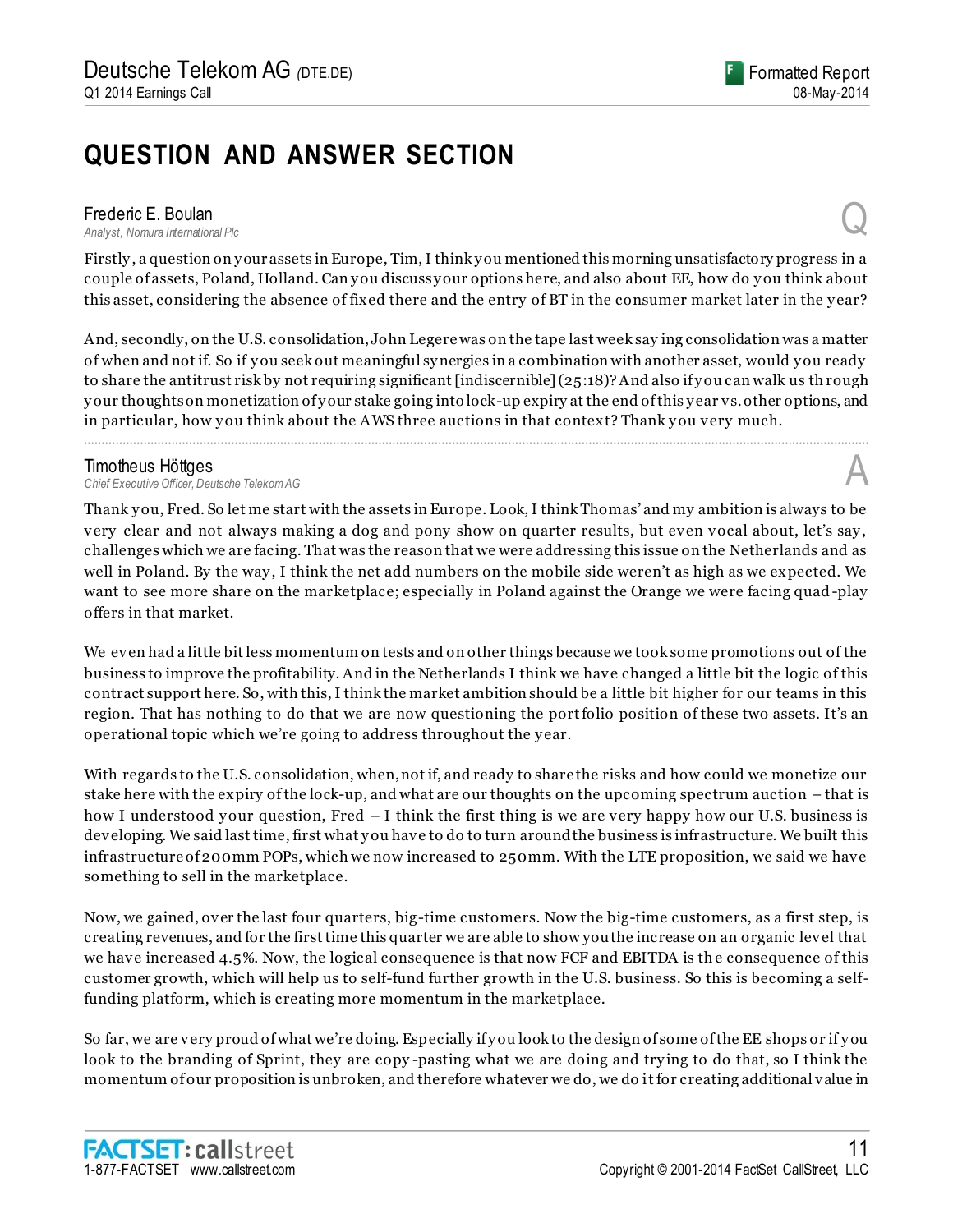the U.S. market. There is no pressure. There is no hurry for selling a business at that point in time. We have a selffunding platform which is nicely developing.

That said, correct, we will have an expiry of the lock-up by the end of the y ear, so that we are open to sell some of the stock here; and, right, there's even a lot of speculation with regard to spend. I do not want to put oil into the fire on that one in this conference call, but I reiterate what I've said always. We are open to create the super maverick. I think to really create value in the market at a higher speed with a better network, with even more spectrum, a combination, for instance, with one of the players, would make a lot of sense to create a super maverick against AT&T, against this bifurcated market in the U.S.

So, therefore, if there would be an opportunity , it would be [indiscernible] (29:56). But y ou even know that the FCC and the DoJ make their statements. They want to keep this environment open for four players. I could always say , look, y ou could say, if y ou want that, what are, let's say , then the prerequisites from a spectrum policy , from reserved spectrum, and from advantages to compete with these two big play ers.

This is something which we're going to see next week because the FCC is set to propose pro -competitive spectrum auction rules for the next y ear's 600 megahertz incentive auctions. I even have heard that there might be a spectrum reservation for smaller carriers. Let's see what we will hear at the 15th of May on that subject. So, therefore, it is too early to say something on how it's developing, but we have a very good momentum at that point in time. With regard to the spectrum auction, we are waiting for the design which is coming , and we plan to participate in the auction next year.

................................................................................................................................................................................................................................

................................................................................................................................................................................................................................

### Frederic E. Boulan

*Analyst, Nomura International Plc* Q

Tim, thank you very much.

#### Thomas Dannenfeldt

*Chief Financial Officer, Deutsche Telekom AG* A

The third question, I think, was on EE and the perspectives on BT entering the market here on the mobile side. I think, first of all, what Tim mentioned on the U.S. is true for the EE as well. It's about value creation. Last y ear we came to the conclusion it's better to stick with the asset, stay with the asset like it is, and we think we can create more value by doing that. Why is that the case? A, we are happy with the operational development and the performance of the EE team. They 're doing extremely well, I think, compared to the other play ers in th e market, especially in terms of differentiating with the network, which is part of our strategy as well. So that's what they 're doing very well.

On service, I think they started activities and initiatives to improve here as well to differentiate even fur ther in the marketplace. So, operationally, I think they're doing good, strong team, number one. Number two, we think here the UK market will see the FMC trend as well as all the other European markets, but our assessment is that will be a little bit delay ed, later than we will see it or we see it in the European markets. So there's still enough time to grow on mobile-only businesses, that's number two. Number three is we also, y ou might know or not, offer with EE, broadband product, and they are doing well. So they're improving here in terms of number of customers we're gaining and margin as well.

And number four, as BT is a new wholesale in the market based on our wholesale contract, we had a deep assessment and thought whether it is wise and good to keep them – or to take them on our networks. We think it is, that it's value-creating for BT and will be value-creating for EE as well. So our assessment is, with the good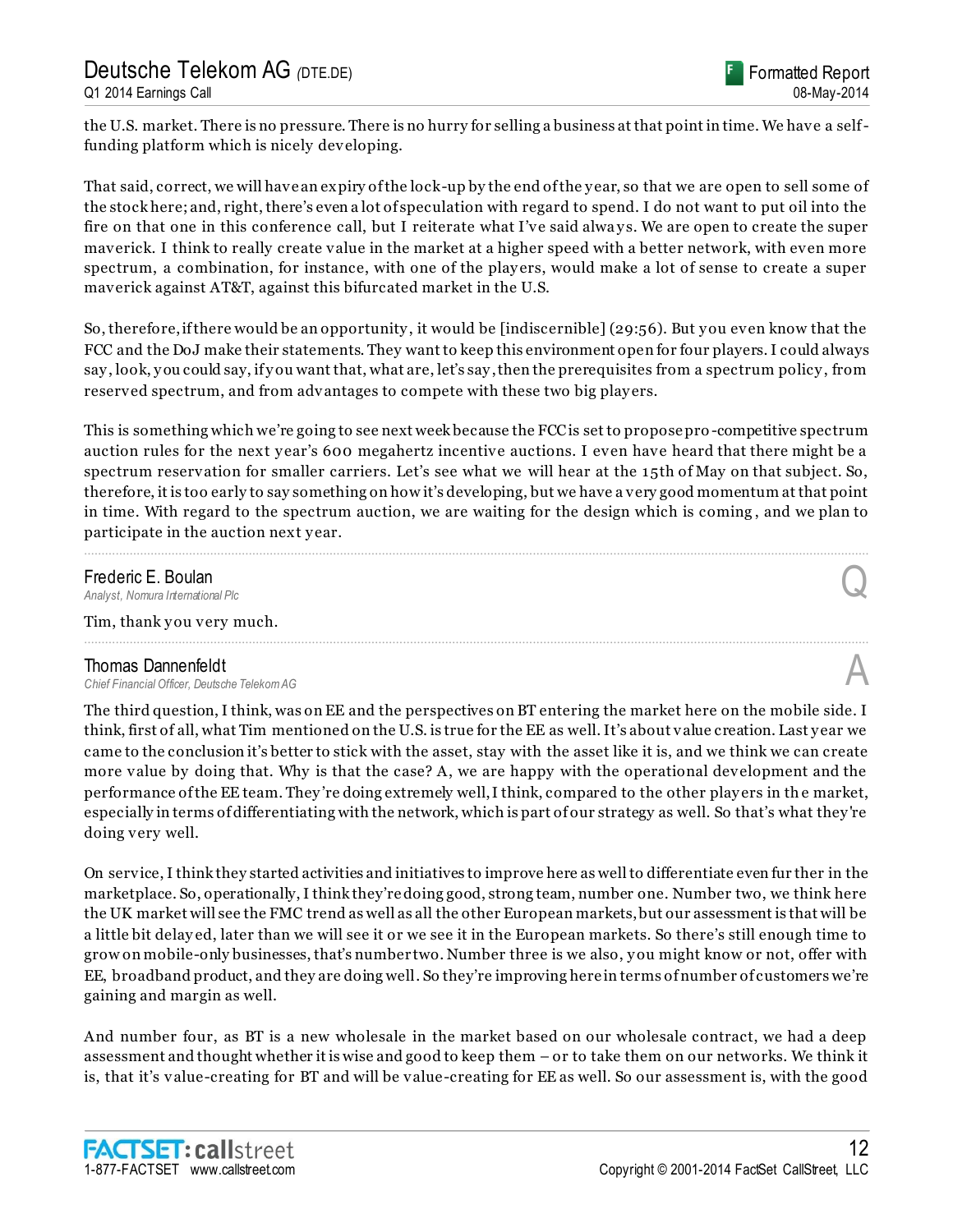Formatted Report 08-May-2014

operational performance, with the right steps from EE into the broadband market, and wit h its wholesale deal on BT, we're doing the right way to create even more value. ................................................................................................................................................................................................................................

Ulrich W. Rathe<br>Analyst, Jefferies International Ltd. *Analyst, Jefferies International Ltd.* Q

My first question is on Vivento. I noticed that it's the record high, historical record high, transfer of employ ees into Vivento this quarter. And it seems to be coming from within GHS, if I'm not mistaken. So I'm just wondering what is going on there, is this a sign of significant further cost-cutting, or how do we interpret this move at this point. And then my second question is on the German broadband and fiber situation, in particular on the retail side. Could you just shed a bit of light on where these net customer losses actually happened? Is this in the VDSL build-out regions, or is it in the non-VDSL but cable regions, or is it outside of those regions? And could y ou then also may be comment a bit more on the strategies that y ou intend to deploy to actually stop and turn around that customer loss, as y ou've indicated as some of y our focus point for the German business in 2014? Thank y ou. ................................................................................................................................................................................................................................

**Thomas Dannenfeldt**<br>Chief Financial Officer, Deutsche Telekom AG *Chief Financial Officer, Deutsche Telekom AG* A

Y eah, I'm going to start with the second question on the German broadband side. First of all, the way we're doing the rollout is by competitive pressure and situation, so to say . So we analy ze where the competitive pressure is high, where churn probabilities are high, and that's where we roll out first in the areas where we don't have a fiber infrastructure so far. So that is exactly the way we tackle the rollout. It is important to understand that the churn in the areas where we don't have VDSL infrastructure is a little bit higher, but not significantly higher, than in the other areas, but is exactly the way we're tackling the rollout, starting with the higher chur n probabilities and going there. ................................................................................................................................................................................................................................

### Timotheus Höttges

*Chief Executive Officer, Deutsche Telekom AG* A

I'd like to add something, Thomas, here on that subject. First, what we see in the areas where we've built fiber, we have a huge uptake from our customer base. We have record sales on fiber, more than 220,000 only in this quarter, on our fiber proposition, so that is a great outcome. Second, what we even see is that the trend on the broadband on the retail side is improving. We had in Q4 minus 47 %, we had in Q4 minus 22%, and we have minus 7 % in Q1. So we see that our activities are improving.

And to be very detailed here, we have even new tariffs in place on the marketplace, so that new propositions are made, like the Call & Surf by the LTE is supporting us in areas where we cannot sufficiently promote fiber, and we have even promotional activities going on on the broadband side here in Germany to be more competitiveness, even on the price side. I think it is very important that we accelerate or even execute along the lines of our CapEx rollout because the fiber is the answer on what we are doing, and we are quite confident that we're going to see a positive development throughout the y ear.

On top of that, the revenue stabilization, which is helping us as well on EBITDA and FCF, is coming from fixing the wholesale business. Remember, just a few quarters ago we had a minus 7 %, minus 8% of this number. We are now almost stable on the wholesale side. And the contingent model is creating added value for us, and we are not losing this service revenue to the cable operators, so we're keeping some of the momentum. And the contingent model for the wholesalers is a good proposition, is working nicely, and helping us to utilize the infrastructure. So I think, overall, I think y ou're absolutely right. Stressing the negative number, we are not happy with that one, but we have a lot of activities, both on broadband, but as well our LTE substitution, and as well by build -out up and running.

................................................................................................................................................................................................................................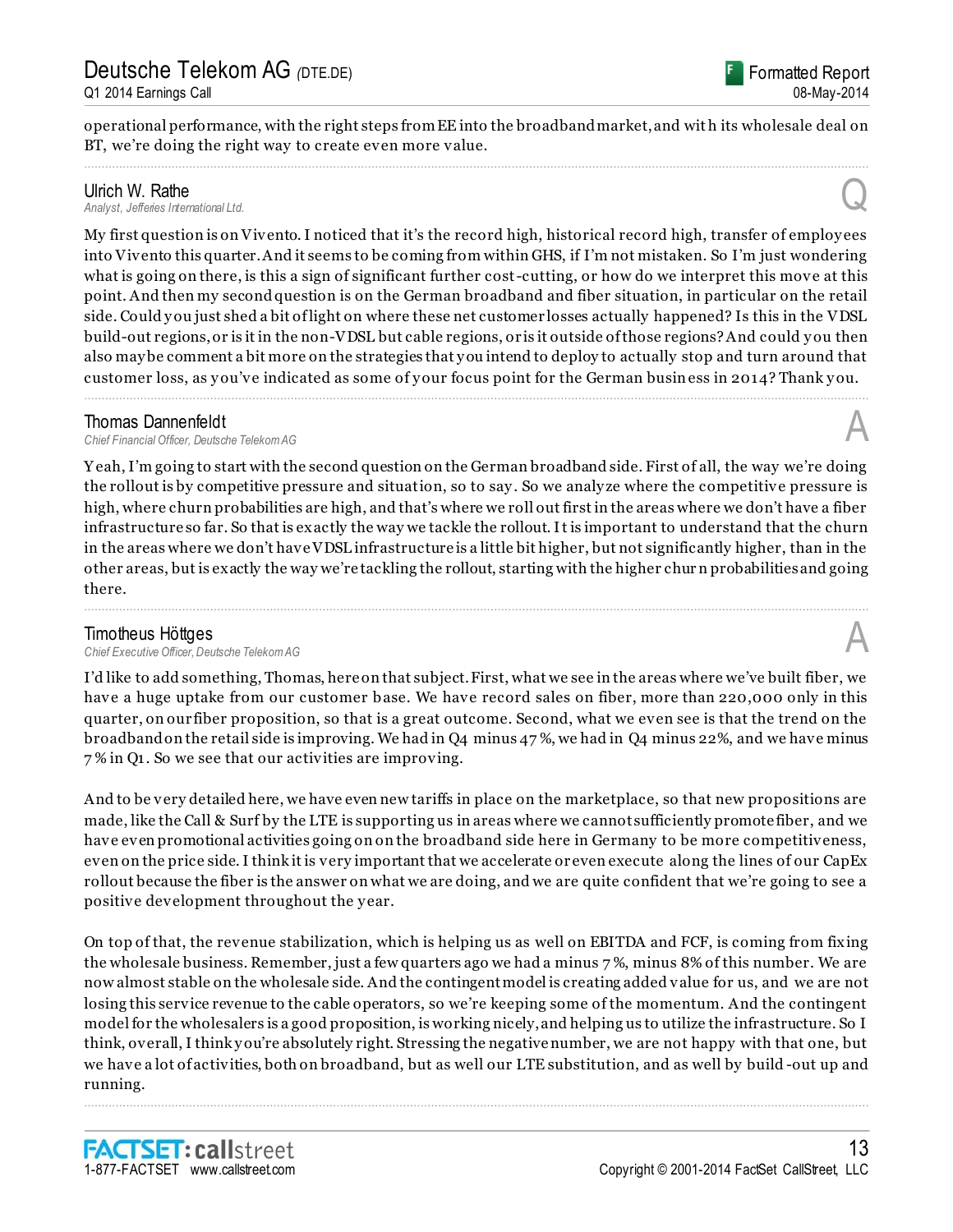**Stephan Eger**<br>Head of Investor Relations, Deutsche Telekom AG *Head of Investor Relations, Deutsche Telekom AG* A

And, Ulrich, just on what happened at GHS with the personnel here, we have in total a reduction of 1,118 people in GHS y -over-y. There are a couple of inorganic effects, so for example, we moved the procurement out of Germ any and out of T-Sy stems into GHS to bundle that in one central function. That's about 291. Then we had consolidation of smaller companies like xplosion interactive, 37 FTEs, ClickandBuy service in India, 19 FTEs. And obviously, we have a deconsolidation of Scout of 1,211 FTEs.

Underlying the reduction is  $254$  staffy-over-y, which is the reduction of 1.2%. And obviously that's the headcount reduction in some of the steering function and shared services. Shared services started with a shared headquarter a little bit later than the rest of the headquarter, and that is basically , as I said, 250 FTEs, and I guess some of them actually showed, then, up at Vivento. And with respect to the details in Vivento, [ph] Andreas (39:00) will come back to you right after the call.

................................................................................................................................................................................................................................

### Paul A. Marsch

*Analyst, Joh. Berenberg, Gossler & Co. KG (United Kingdom)* Q

So I have two questions. I just noticed on the line loss that the consumer line loss trend continued to be relatively weak, I think slightly worse in the quarter, whereas the business line trend actually went positive in the quarter, with about 15,000 net additions. I'm guessing that that business trend is seasonal in Q1. But I just wonder, in consumer, if y ou have a view on how much of that might be being driven by mobile cannibalization and when that line loss on consumer might eventually stabilize or show some kind of inflection.

And then on VDSL, just a question on the margin, I'm not sure if it's right to look at it in this way , but are y ou able to give us any insight on the EBITDA difference for a Deutsche Telekom ADSL customer who migrates to a retail VDSL offer with Deutsche Telekom, how that compares with a customer who migrates to a wholesale VDSL offer, so is that customer who migrates to a wholesale VDSL offer materially EBITDA-dilutive?

................................................................................................................................................................................................................................

### Stephan Eger

*Head of Investor Relations, Deutsche Telekom AG* A

Well, let me start, and I think Tim will also join upon that. Now, first of all, in the line losses, I don't think that we see too much of a mobile cannibalization issue. Look at our own mobile cannibalization by our LTE product; that is actually down sequentially. We're now at 17,000 customers being on there, and that has been much stronger in the quarters before. So I don't see that. On the contrary, we also would not see the business trend necessarily as being a seasonal impact in Q1. I think it has also something to do with the rollout of VDSL and FTTC over four quarters.

................................................................................................................................................................................................................................

................................................................................................................................................................................................................................

### Paul A. Marsch

*Analyst, Joh. Berenberg, Gossler & Co. KG (United Kingdom)* Q

Right, okay .

#### Thomas Dannenfeldt

*Chief Financial Officer, Deutsche Telekom AG* A

But, Paul, let me add one element where it's a kind of regular activity we're having here is, once a y ear, in the beginning of the y ear, we do a kind of adaptation between the business and the consumer segments, looking what kind of customers we have in the consumer segment especially , being business is smaller, very small business customers, and then what we're going to do is take them and put them into the business segment. So it's just every Q1 the y ear, we have that kind of activity to look into the consumer segment, take the small business customers in

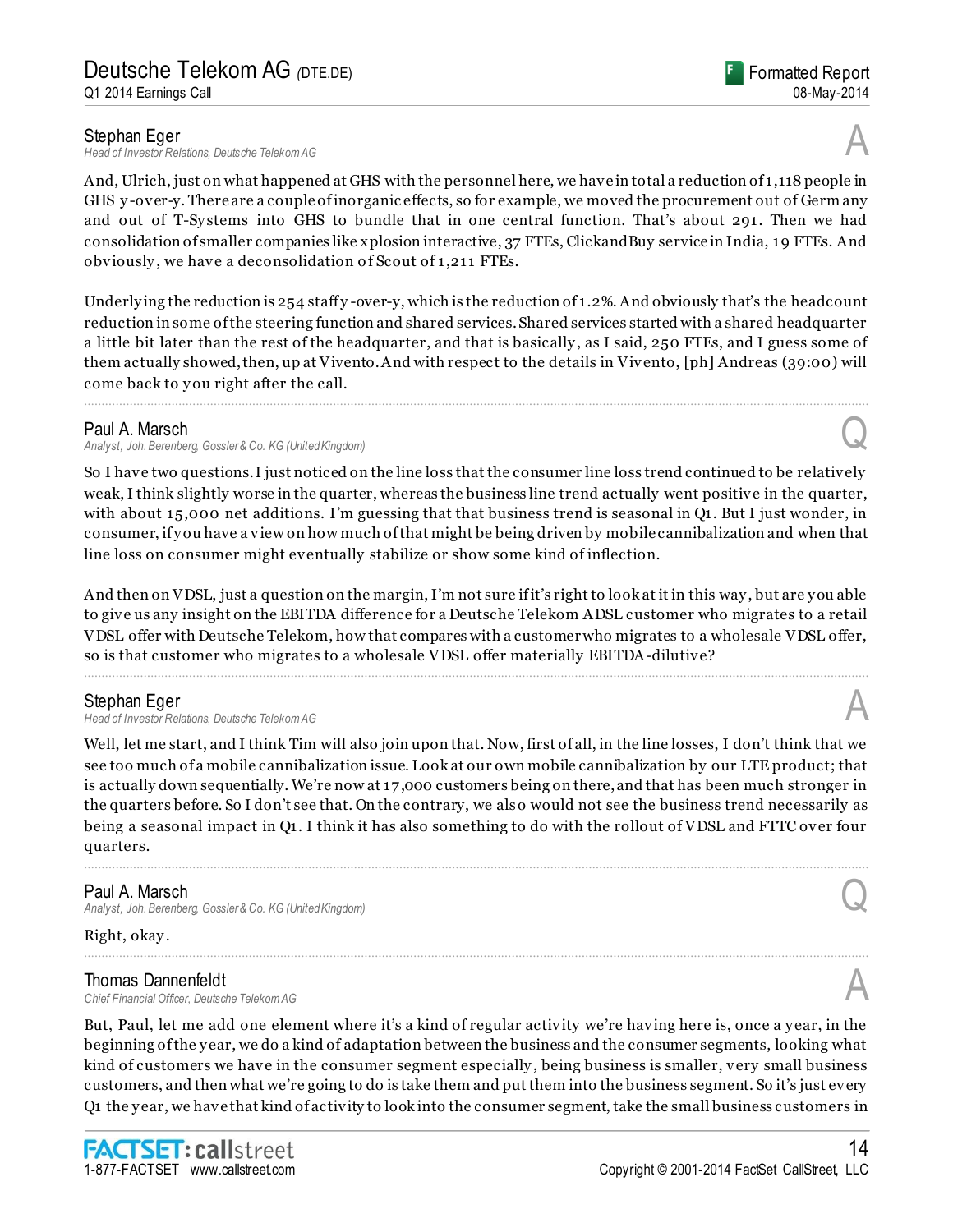## Deutsche Telekom AG *(*DTE.DE) Q1 2014 Earnings Call

there and shift them into the business segment, so in a Q1 there's alway s that kind of effect y ou will see also just beforehand.

................................................................................................................................................................................................................................

### Paul A. Marsch

*Analyst, Joh. Berenberg, Gossler & Co. KG (United Kingdom)* Q

Y eah, okay .

#### Timotheus Höttges

**Chief Executive Officer, Deutsche Telekom AG** 

And one last answer, may be on the business customer side, absolutely right. We are growing our business, so just off of my mind is something in the vicinity of  $4\%$  growth in this area from a revenue perspective. And the reason is simply the proposition which we have in the market, being it the cloud services, being it the security features, being it the integrated telco services which we are delivering, integrated in our serv ice proposition, we have laid 19 new products out at CeBIT fair, this is helping us big-time here on the customer side. So, therefore, on the B2B side, we are very strong from a propositional side, and we do not see, let's say, a view to take from our competitors in this area.

................................................................................................................................................................................................................................

#### Stephan Eger

*Head of Investor Relations, Deutsche Telekom AG* A

And, Paul, just for clarification, the second question was is there any EBITDA difference – i.e., dilution – if a DSL retail customer in Germany migrates to a VDSL offer from ourselves, right? ................................................................................................................................................................................................................................

### Paul A. Marsch

*Analyst, Joh. Berenberg, Gossler & Co. KG (United Kingdom)* Q

Y eah, sure, because obviously y ou lose some costs in supporting that customer, but y ou're still making a decent ARPU from the wholesale revenue. Right?

**Stephan Eger**<br>Head of Investor Relations, Deutsche Telekom AG *Head of Investor Relations, Deutsche Telekom AG* A

Okay, but then – yes, the answer is yes, but then it was about retail moving to wholesale, the question.

#### Paul A. Marsch

*Analyst, Joh. Berenberg, Gossler & Co. KG (United Kingdom)* Q

Y eah. So if we're going to see a big take-up from the contingent model continuing through the y ear, for customers who might be leaving Deutsche Telekom retail and taking up a service from whether it's O2, Vodafone, United Internet, are those customers EBITDA-dilutive to you, and so are y ou making less EBITDA from those customers than you would if they migrated to your VDSL service?

................................................................................................................................................................................................................................

................................................................................................................................................................................................................................

................................................................................................................................................................................................................................

................................................................................................................................................................................................................................

Thomas Dannenfeldt<br>Chief Financial Officer, Deutsche Telekom AG *Chief Financial Officer, Deutsche Telekom AG* A

There is...

### Paul A. Marsch

*Analyst, Joh. Berenberg, Gossler & Co. KG (United Kingdom)* Q

May be it's just too complicated to answer in this forum, so.









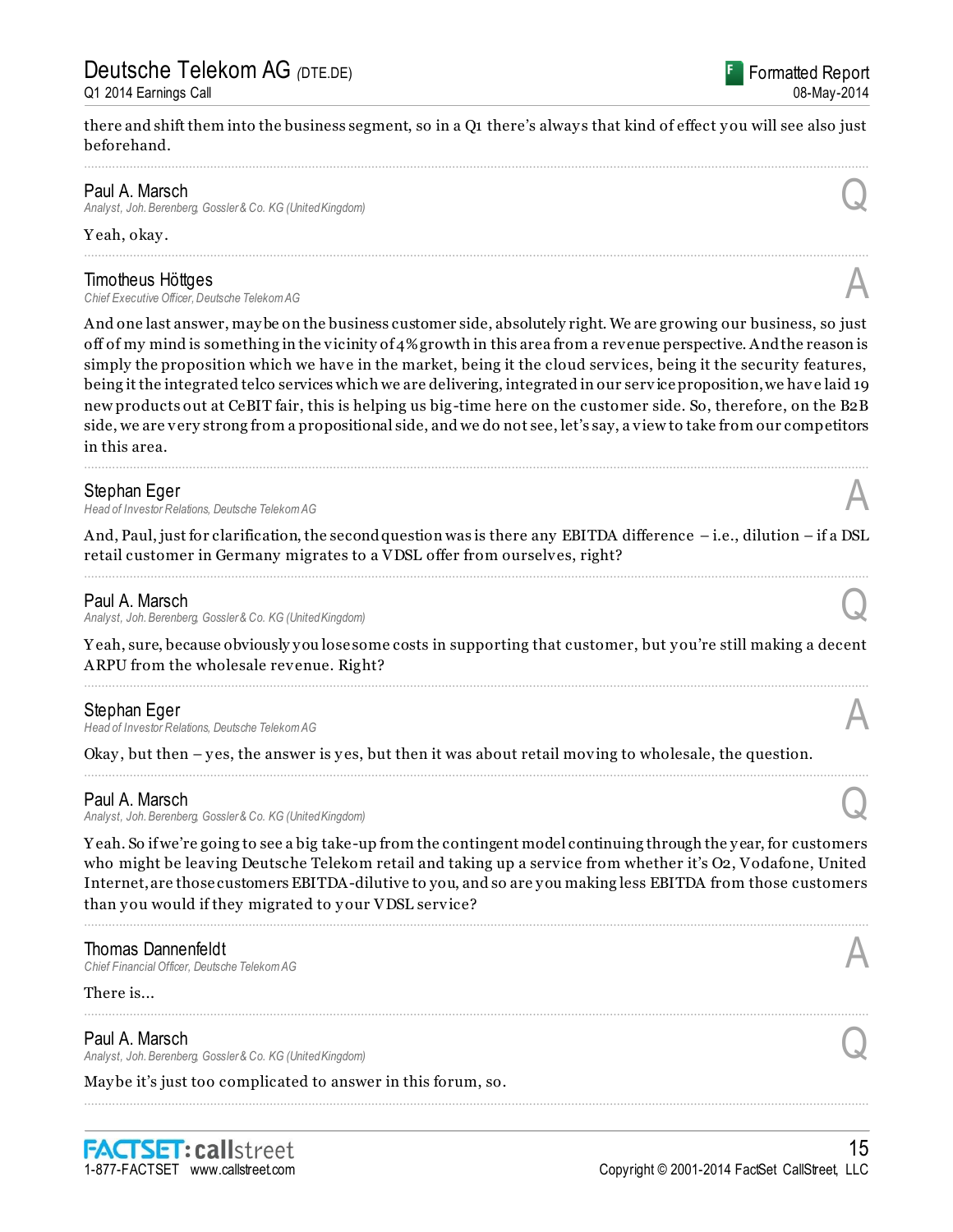**Thomas Dannenfeldt**<br>Chief Financial Officer. Deutsche Telekom AG *Chief Financial Officer, Deutsche Telekom AG* A

#### No, I think now we get the question.

**Timotheus Höttges**<br>Chief Executive Officer. Deutsche Telekom AG *Chief Executive Officer, Deutsche Telekom AG* A

First of all, we got the question, thank you. I think there are two answers to this. First of all, strategically, our aim is to strength wholesale and retail vs. cable, not to fight retail vs. wholesale and let the cable guy s go. So, the way we think that is we need to be stronger than cable and stronger than the wholesale guy s in the marketplace, but also make sure that wholesale can get a decent share out of the market and not only seeing cable growing. So that's first of all the understanding, the thinking, looking at the whole game. So that's number one.

................................................................................................................................................................................................................................

Number two, there is a slight difference in terms of the margin from retail to wholesale, but due to the contingent model, it's not as big any more. As y ou know from the ULL pricing to the contingent model pricing, there's uplift in there. So there is difference, it's not so big any more, and I think, again, the perspective is fight cable, not wholesale.

................................................................................................................................................................................................................................

Polo Tang<br>Analyst, UBS Ltd. (Broker) **Polo Tang**<br>Analyst, UBS Ltd. (Broker)

Just have a few different questions. Just on German mobile, you've had very strong postpaid net adds in Germany for the past seven, eight quarters. So my question is, is when is this going to feed through into improving mobile service revenue growth. And related to German mobile, can y ou just talk though LTE in Germany , so what are y ou seeing in terms of the uplift to data usage and the uplift to ARPU? And just, finally , if something does happen with T-Mobile US, can you just talk us through future uses of cash? Could we expect this to be returned back to shareholders, or would it be a case of reinvesting proceeds to strengthen y our European footprint? Thanks.

................................................................................................................................................................................................................................

### Thomas Dannenfeldt

*Chief Financial Officer, Deutsche Telekom AG* A

So, first of all, I think, on the German mobile side, we are very positive about the development because we see absolute revenue growth on service revenues, not having seen that too often during the course of the last y ears, to be honest. And I think that the main reason for seeing that positive trend vs. market – as I mentioned, we still expect the market to decline around 2%, may be 3% vicinity – is about the differentiation in the network. So our view is what we've seen in the net adds, what we've seen, by the way , also in the way we differentiate in the marketplace in terms of network quality, is already reflected in our performance on the service revenues, and we expect that to go on further.

................................................................................................................................................................................................................................

**Timotheus Höttges**<br>Chief Executive Officer, Deutsche Telekom AG *Chief Executive Officer, Deutsche Telekom AG* A

Look, another famous idiom from me here: y ou have to kill the bear first before y ou tailor the skin. So, therefore, Polo, y our question with regard to the use of cash of a potential sale of the U.S. business, this is something which is totally theoretically and nothing which we really could seriously discuss. But may be let me share a little bit of my thinking. At the AT&T times, we were very balanced in the approach towards debt holders, equity holders, and towards our balance sheet here, and this should always lead us on this kind of consideration. I'm a big shareholder of Deutsche Telekom, and therefore I'm even interested to see the appreciation from this kind of potential deal. ................................................................................................................................................................................................................................





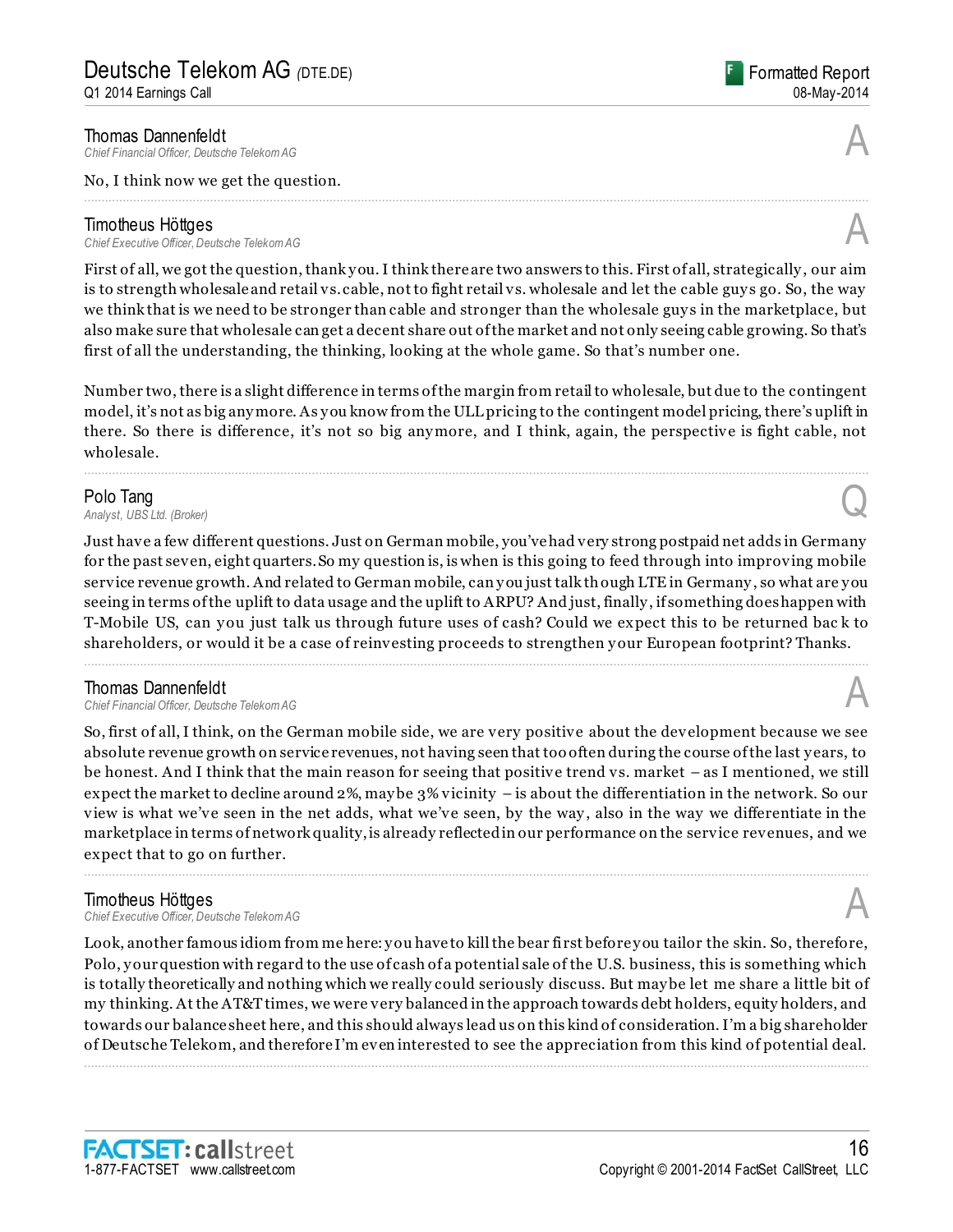#### Paul A. Marsch

*Analyst, Joh. Berenberg, Gossler & Co. KG (United Kingdom)* Q

And just to follow up on the question about LTE, what kind of uplift are you seeing in terms of DT switch in ARPU?

**Thomas Dannenfeldt**<br>Chief Financial Officer. Deutsche Telekom AG *Chief Financial Officer, Deutsche Telekom AG* A

The uplift in LTE is linked – or let's say the other way around – the most supporting element of LTE is to drive MRCs upwards, so the MRCs being sold to make sure that those MRCs are driven upwards, knowing that there's a lot of noise in the marketplace pushing prices downwards. To give you even clearer answer on that one, the tariff plan we sold most is the one where LTE is incorporated, even if it is \$50 or \$45 tariff plan a month, compared to  $\epsilon$ 20 to  $\epsilon$ 30. Entry points in the marketplace the most sold one is the one with LTE. So it's not LTE per se is; it's driving up the MRC with the LTE element, and the LTE service improvement we do ha ve.

................................................................................................................................................................................................................................

................................................................................................................................................................................................................................

................................................................................................................................................................................................................................

#### Paul A. Marsch

*Analyst, Joh. Berenberg, Gossler & Co. KG (United Kingdom)* Q

Thank you.

**Thomas Dannenfeldt**<br>Chief Financial Officer, Deutsche Telekom AG *Chief Financial Officer, Deutsche Telekom AG* A

There's no direct measurable ARPU in euros I can recall here on that one.

**Justin B. Funnell**<br>Analyst, Credit Suisse Securities (Europe) Ltd. *Analyst, Credit Suisse Securities (Europe) Ltd.* Q

Obviously, the all-IP migration is gaining momentum, and by the looks of y our line loss, going very well indeed. I was just wondering when you'd be able to start really showing cost-cutting benefits from that. Is that a 2015 story, for example? Secondly, is this move towards a integrated European platform, again, as y ou go all-IP in Eastern Europe, what are the potential savings there, and again, are they coming through next y ear or does it take a bit longer?

Secondly, I was just wondering how y ou feel about the potential remedies on the German consolidation deals. Do y ou see those remedies as something that might actually disrupt the market and make the market worse, or is this still too early to know? And then, finally , do y ou feel y ou need to react to Vodafone's recent move to push fixed mobile bundles more aggressively . Do y ou need to start going quad-play in Germany ? Thank y ou.

................................................................................................................................................................................................................................

**Thomas Dannenfeldt**<br>Chief Financial Officer, Deutsche Telekom AG *Chief Financial Officer, Deutsche Telekom AG* A

I'm going to start with the first part of the question of all-IP. I think it's kind of ty pical for Deutsche Telekom that we are able to create big machines running big volumes in a very appropriate and proper way . So what y ou see right now is in the all-IP migration, as mentioned, 45,000, 50,000 customers being transferred to all-IP, changing their CPEs within their home, doing the switching, all that kind of stuff, and without any relevant and significant impact on service quality and customer reaction and customer feedback. So I think that's where we are today. And I think the good message is that machine is up and running and we will accelerate that number further on.

The other part of the story is there are some millions of customers to be transferred to ma ke a clean all-IP network happen, so that will take some years to make it happen, talking about 2.5mm, 3mm of IP migrations this year. It



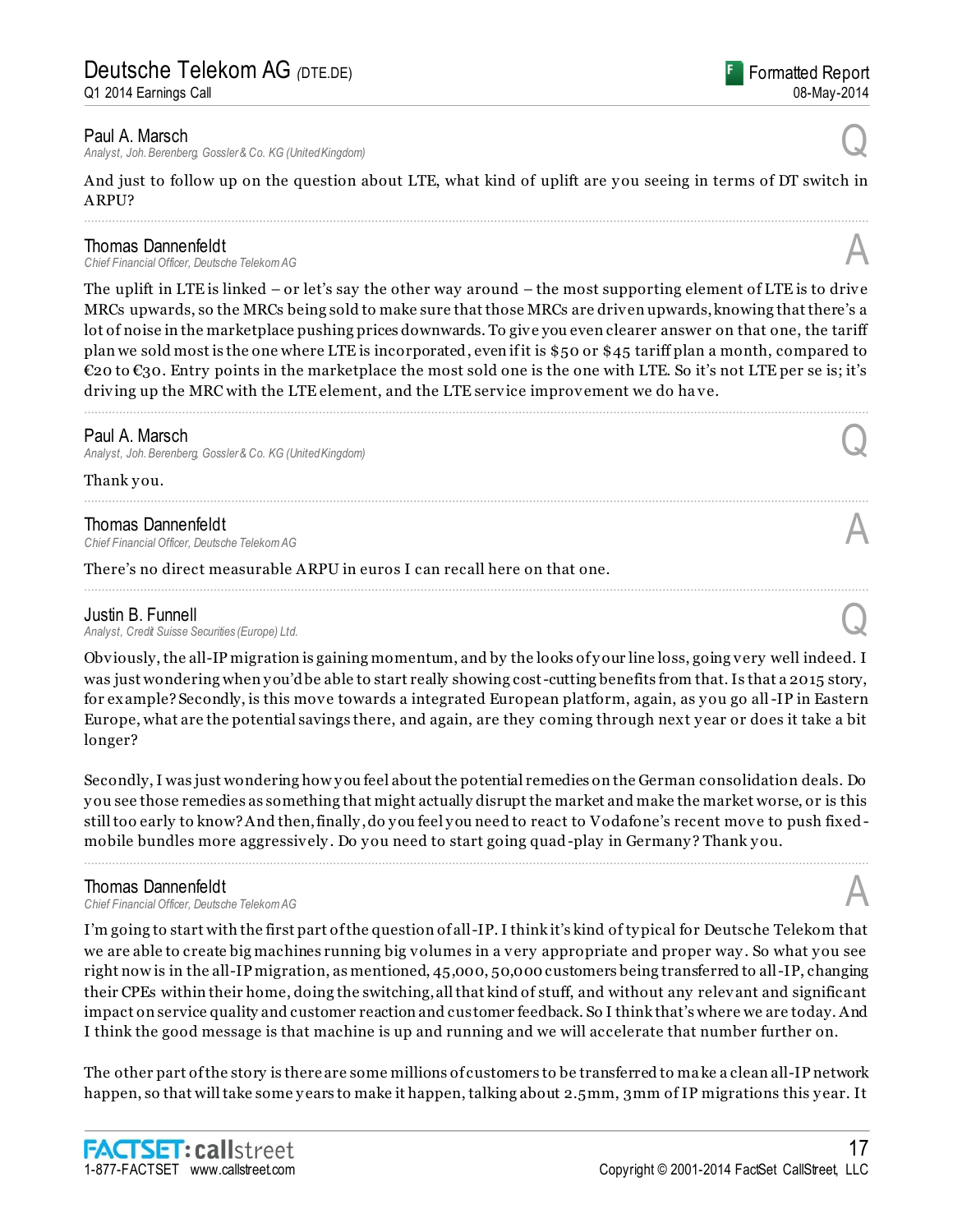## Deutsche Telekom AG *(*DTE.DE)

Q1 2014 Earnings Call



doesn't mean there are still some millions left. So you asked when will we see effects of cost-cutting in 2015. No, 2015 not, because 2015 will be somehow the peak of the transactional volume we will see, but 2016 onwards, y ou can expect to see the first savings kicking in here.

................................................................................................................................................................................................................................

................................................................................................................................................................................................................................

**Justin B. Funnell**<br>Analyst, Credit Suisse Securities (Europe) Ltd. *Analyst, Credit Suisse Securities (Europe) Ltd.* Q

Thanks.

**Stephan Eger**<br>Head of Investor Relations, Deutsche Telekom AG *Head of Investor Relations, Deutsche Telekom AG* A

But in Germany , and now in Eastern Europe, Justin, very quickly, where are we, in terms of IP migration, we're at about 7 0% in Slovakia in Q1, around about 50% in Croatia, 34% in Montenegro, 36% in Hungary . So, on average, in Europe, including Germany , we're at about 23%, with the laggard so far being Greece and Romania, but that has always been planned that they are kicking in later.

Now, with respect to this cost savings there, we always said Macedonia is the first showcase, with  $\epsilon$ 10 per access line per y ear to be saved, and we always also promise y ou that we're coming up with a clear savings number with our Capital Markets Day later in the y ear, because obviously it depends on country by country where th e savings are coming from. For example, in Croatia, the biggest chunk of the savings will be from energy , whereas it was completely different in Macedonia.

................................................................................................................................................................................................................................

### Timotheus Höttges

**Chief Executive Officer, Deutsche Telekom AG** 

With regards to – may be I like to add one sentence on this Pan-European network question here and the integrated European platform. Look, this was laid out as a strategy, and I have to be very honest, we are working intensively on that subject to understand what the opportunities are, where the big cost levers are coming from, what it would mean from governance perspective and other things, and we need some more time to really go through that. So it's a strategy, it was laid out, but y ou cannot expect immediate answers and the benefits c oming soon. So we have to work that through diligently .

Now, the next question was with regard to the remedies on the German market competition. Y ou know that shareholders on both sides approved the deal, and EU regulatory approval process is still ongoin g. I think O2 made a remedy proposal to the EU Commission, and all market participants received this proposal and had the opportunity to comment upon. The EU Commission will decide on that paper at the 23rd of June – at least that is our knowledge here at Deutsche Telekom. And it is very difficult to discuss now the remedy proposal here because we are all ly ing under an NDA in this regard.

All I can say , from our painful experience, and one of my biggest management mistakes I personally did was the Tele.ring acquisition in Austria eight y ears ago. Intra-market competition, in general, has to be possible in Europe. We need that in order to set the economic framework for the necessary infrastructure investments into the mobile infrastructure. And scale matters in our industry. I think that is clear to everybody . But the remedies imposed on any deal should not kill the economic logic and the sy nergies of such a deal. Otherwise, it would be better to walk away from such a deal. And we should have done that in Austria in the past, but we were so much committed as managers to get things executed, and I hope that the Telefónica management is seriously considering the price and the benefits of this kind of remedy , and therefore, let's wait what is coming out of their proposal at the 23rd of June.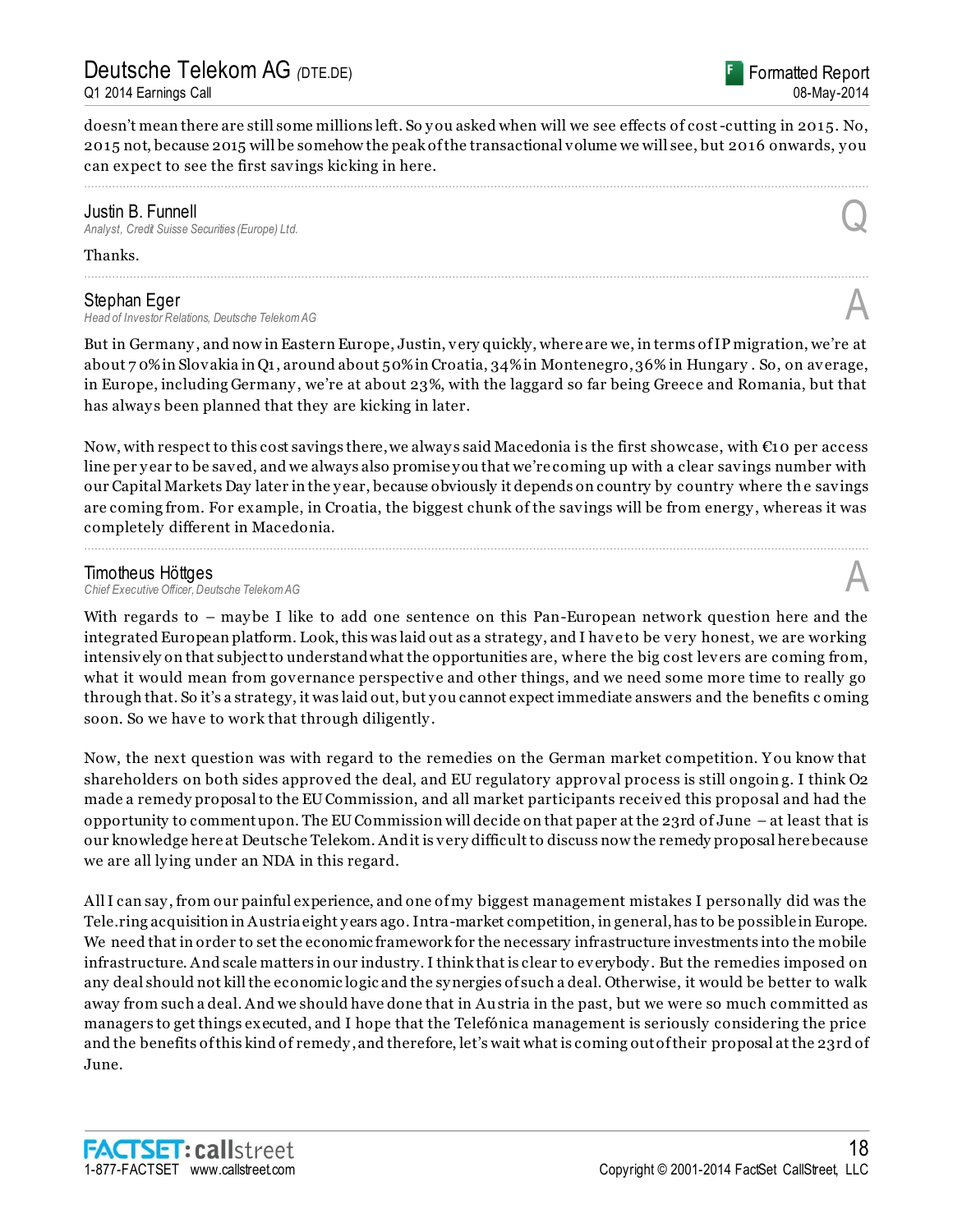## Deutsche Telekom AG *(*DTE.DE)

Q1 2014 Earnings Call

Formatted Report 08-May-2014

Going to Germany , react to push bundles more aggressively –quad-play, yes. And this comes from my heart. We were the first company here in Germany bringing the fixed and mobile business together a few y ears ago. This company is doing a good job on the sales perspective, doing a great job on the network differentiation side, doing a great job on investing into quality. This is the basis of bringing these two networks together, and y ou could be assured that, independent from the tariffs which we have recently launched on integrated things, we are even working on the customer experience side here. So I promise y ou here in that call, during the course of this y ear, y ou will see quad-play and other things around that during the course of 2014.

................................................................................................................................................................................................................................

**Thomas Dannenfeldt**<br>Chief Financial Officer, Deutsche Telekom AG *Chief Financial Officer, Deutsche Telekom AG* A

I would like to add a few words on that one as well, because I think it's important to understand how we look at quad-play. Quad-play, in some countries in Europe, is a discounting game; in some countries, it's an up-selling game. And we believe, and we have seen the last y ears already in cross-selling activity that on quad-play , there is up-selling opportunities and there is opportunities to even see a better ARPU with t he customer, and not discounting it because of having churn issues. We don't have churn issues here in the marketplace. Fixed -line churn is in the proper shape; it's around 6.5% to 7 % in broadband. Mobile is in the proper shape. So it's not a defensive game. There's no reason to react on Vodafone or somebody else's activities bringing fixed-line into their shops. It's about creating value on the quad-play game.

................................................................................................................................................................................................................................

................................................................................................................................................................................................................................

### Justin B. Funnell

*Analyst, Credit Suisse Securities (Europe) Ltd.* Q

Okay, thank you.

**Stephan Eger**<br>Head of Investor Relations, Deutsche Telekom AG *Head of Investor Relations, Deutsche Telekom AG* A

Well, thanks, Thomas. And before moving on to Ottavio Adorisio from SocGen, let me quickly come back to one other question from Ulrich beforehand, that was what's happened within Vivento, and now, st ay tuned, guy s. Within Germany , so actually there was nothing on the outside world changed, but we changed people within GHS from group business security into Vivento. Actually , these are the guy s at the doors of all our operational businesses throughout Germany. So, Ulrich, you definitely win the question on the most creative question from the backup. I don't think that any body will buy our shares on the backup ad, but now I think the question is at least tackled.

................................................................................................................................................................................................................................

#### Ottavio D. Adorisio

*Analyst, Société Générale SA (Broker)* Q

Couple of questions on my side, the first is just related to guidance. Thomas clearly explained that TMUS had to soften the guidance by around €100mm to invest in customer growth, but you kept the guidance at the group level. So I was just wondering where the savings will come from to compensate for that. And the second is, specifically going back to the U.S., and I will try to understand, and I appreciate that's difficult to comment on what's going on, but without throwing any oil in the fire, Thomas stated what really they are doing is, on one side, they 've got the DoJ and the FCC that would like to maintain four infrastructure play ers. On y our side, y ou basically said that y ou do need to basically gain scale, both y ou and Sprint. Ther efore, my question to y ou is, what sort of remedies and concession would be prepared to make in the U.S. to facilitate a potential for entrance, and therefore to appease any sort of antitrust hurdle that looks to be at the moment on the horizon? Thanks.

................................................................................................................................................................................................................................

Thomas Dannenfeldt *Chief Financial Officer, Deutsche Telekom AG* A

1-877-FACTSET www.callstreet.com

**FACTSET: callstreet**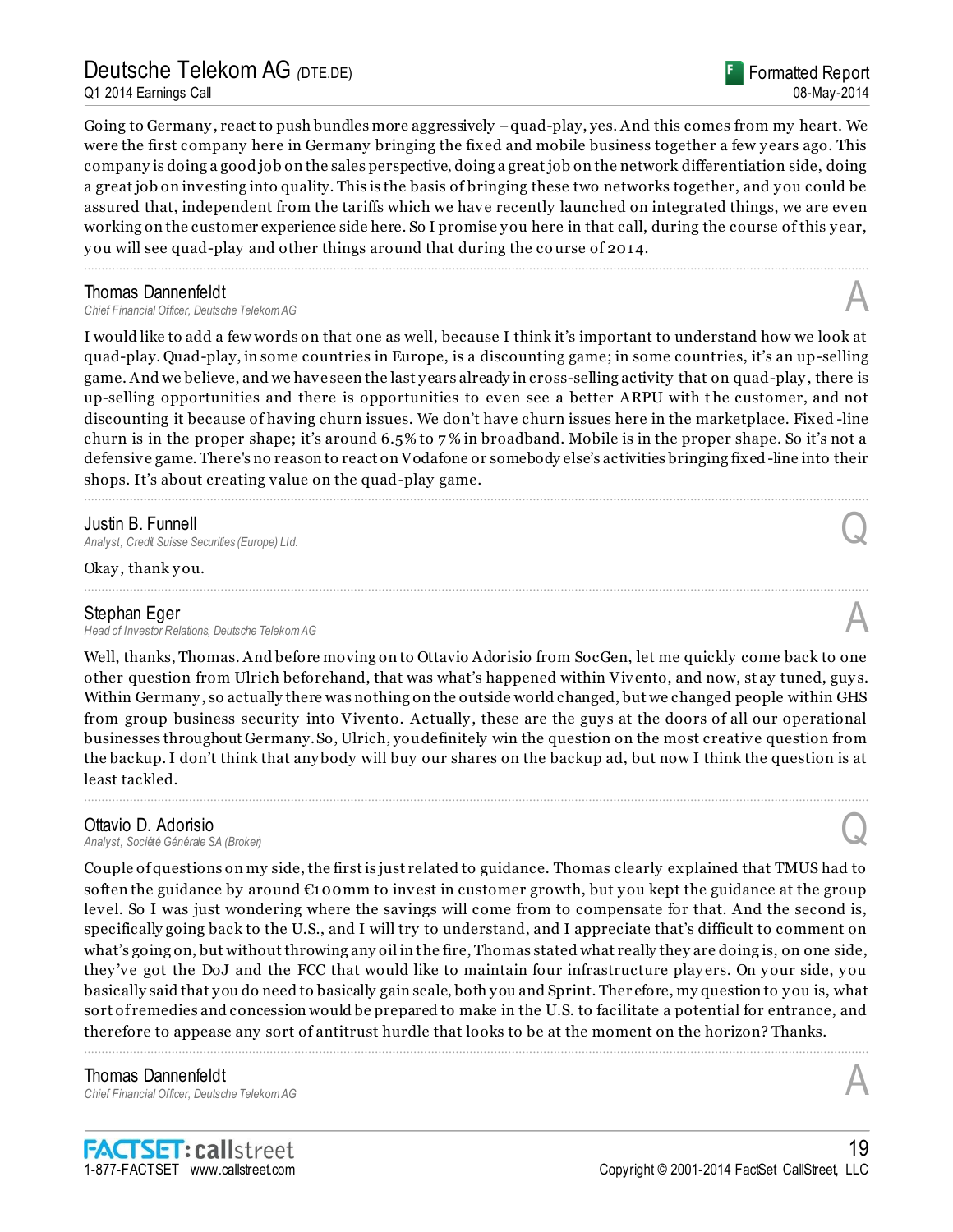Y eah, I'm going to start on the question on the compensation. It's quite simple. It is additional cost-saving efforts and activities we agreed upon in the group outside the U.S. to compensate on that one to keep the guidance stable. And I think that's the simple answer on the first question.

### ................................................................................................................................................................................................................................ **Ottavio D. Adorisio**<br>Analyst, Société Générale SA (Broker) *Analyst, Société Générale SA (Broker)* Q Could y ou just clarify a bit more where – in Germany , in Europe, in T-Sy stem – where those savings are coming from? ................................................................................................................................................................................................................................ **Thomas Dannenfeldt**<br>Chief Financial Officer, Deutsche Telekom AG *Chief Financial Officer, Deutsche Telekom AG* A Across the whole board, so that every body is participating and supporting that one. ................................................................................................................................................................................................................................ **Ottavio D. Adorisio**<br>Analyst, Société Générale SA (Broker) *Analyst, Société Générale SA (Broker)* Q Okay. ................................................................................................................................................................................................................................ **Thomas Dannenfeldt**<br>Chief Financial Officer, Deutsche Telekom AG *Chief Financial Officer, Deutsche Telekom AG* A Y ou can assume a kind of fair-share support of every one in the group in that one. ................................................................................................................................................................................................................................ **Stephan Eger**<br>Head of Investor Relations, Deutsche Telekom AG *Head of Investor Relations, Deutsche Telekom AG* A Remember, the guidance revision, T-Mobile US, at the midpoint is \$1.50, so we're speaking about €100mm here. ................................................................................................................................................................................................................................ Thomas Dannenfeldt *Chief Financial Officer, Deutsche Telekom AG* A Y eah, and fair-share distribution. ................................................................................................................................................................................................................................ Stephan Eger *Head of Investor Relations, Deutsche Telekom AG* A Y eah, and the fair-share distribution, as Thomas said. ................................................................................................................................................................................................................................ **Timotheus Höttges**<br>Chief Executive Officer, Deutsche Telekom AG *Chief Executive Officer, Deutsche Telekom AG* A

Ottavio, I think with regard to the U.S., first y ou need a deal. And then I think y our question is smart, but y ou could imagine whatever happens, to discuss remedies and concessions in a call, that wouldn't make sense at all, because this is bilateral negotiation process and with the authorities, and even if we would have a deal on the table, I would not disclose that in a quarter result. Y ou wouldn't do that either. So therefore I'm sorry for being that straight.

................................................................................................................................................................................................................................

### Hannes C. Wittig<br>Analyst, JPMorgan Securities Plc *Analyst, JPMorgan Securities Plc* Q

I just wondered how you're looking at incumbent consolidation as a subject, what priority for you. There was another comment today from the German Chancellor, in fact, related to the fragmentation of the Pan-European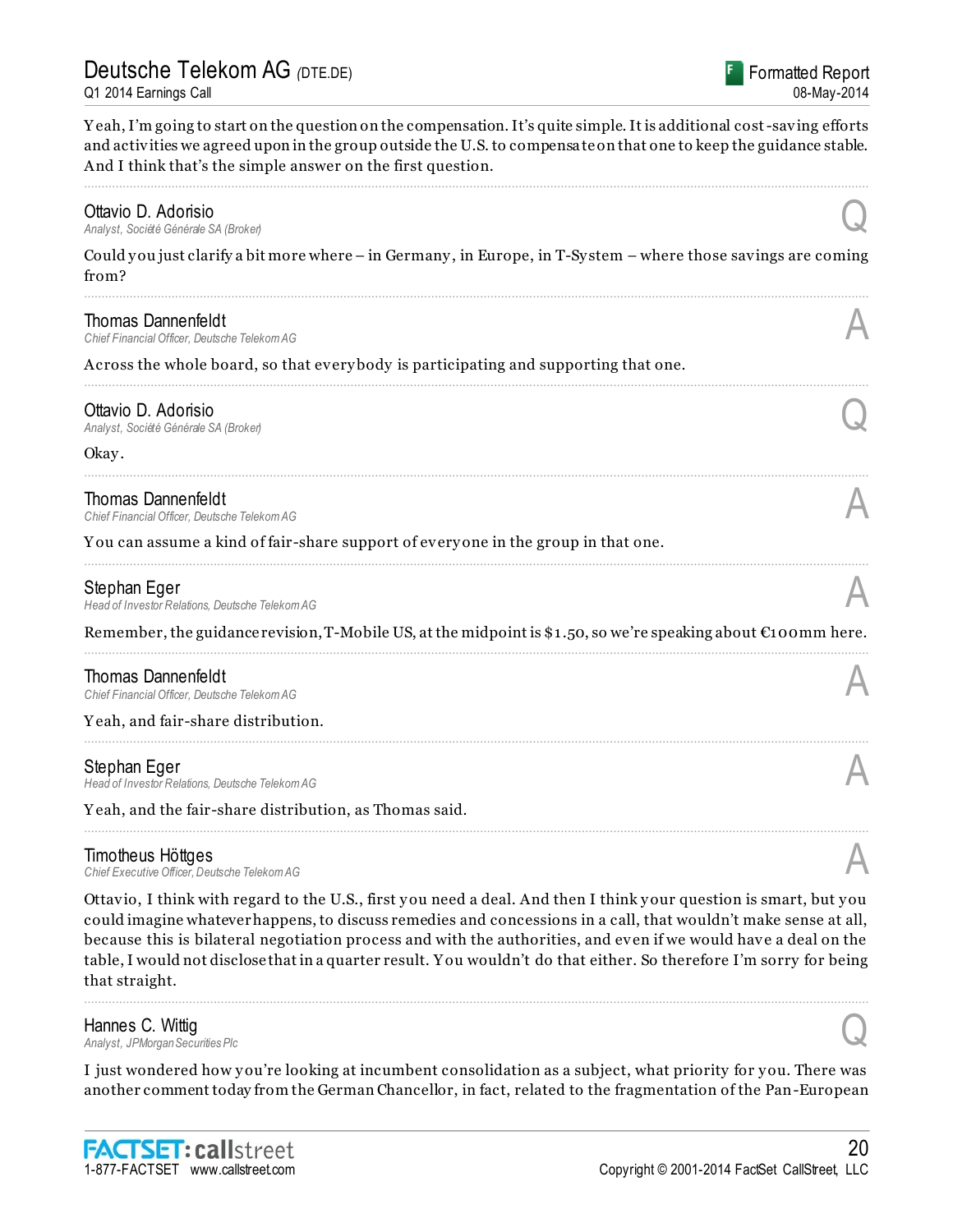

industry . Is that a priority? Are you still seeing y ourself as an important player in this, and do y ou think we will see some relevant action in the next 6 to 12 months to driv e Pan-European consolidation? ................................................................................................................................................................................................................................

**Timotheus Höttges**<br>Chief Executive Officer, Deutsche Telekom AG *Chief Executive Officer, Deutsche Telekom AG* A

Hey , Hannes. So the first thing is I appreciate that our Chancellor is pretty aware about what's going on here in Europe. We have 28 markets. We do not have a single market package. The single market package gets reduced to the sour path, and then rather giving some sweet path to our industry , we have a ridiculous discussion on net neutrality these days. Looking to the U.S., we could learn in Europe how a marke t should be structured. And on top of that, we have a competitiveness which is very high, and y ou know all the incentives from regulators falls on price regulations than rather on infrastructure investments. So, therefore, the good thing is that something is changing. And if y ou read the German press on a daily basis, at Frankfurt or on other newspapers, there's a continuous flow of a discussion about what Europe needs from a digitalization perspective. Therefore, I appreciate that.

But, look, before y ou go into consolidation in Europe, y ou need another framework. The first one y ou need is single market package which is supporting interaction, and consistent to that one, even the antitrust perspective has to change. If the antitrust perspective is only related to the local countries, then even the single market will never take place. So therefore I think these are the two prerequisites before really a consolidation should take place. I'm a fan of European consolidation. St one point in time it has to take p lace, because scale matters in our industry , and the sy nergies could be realized, but at that point it would be much early to speculate on this kind of Euro-wide and cross-country regulation because the framework isn't given at that point in time. So, in t he next month, to drive something and to see something, I would say no.

[0C3HZB-E Stephan Eger]

#### CLOSING REMARKS.

- We're ending the call right now
- I know that there is a couple of more people in the waiting chain
- We obviously will call all of you from the IR team in the next 20 to 25 minutes o So thanks for that
- And for the rest, especially on the buy side, I think we'll see many of you in the next weeks
- We are on the road on conferences and in London and other areas, Boston and New Y ork, with Tim and Thomas, more than happy to see and discuss the trends with you personally.